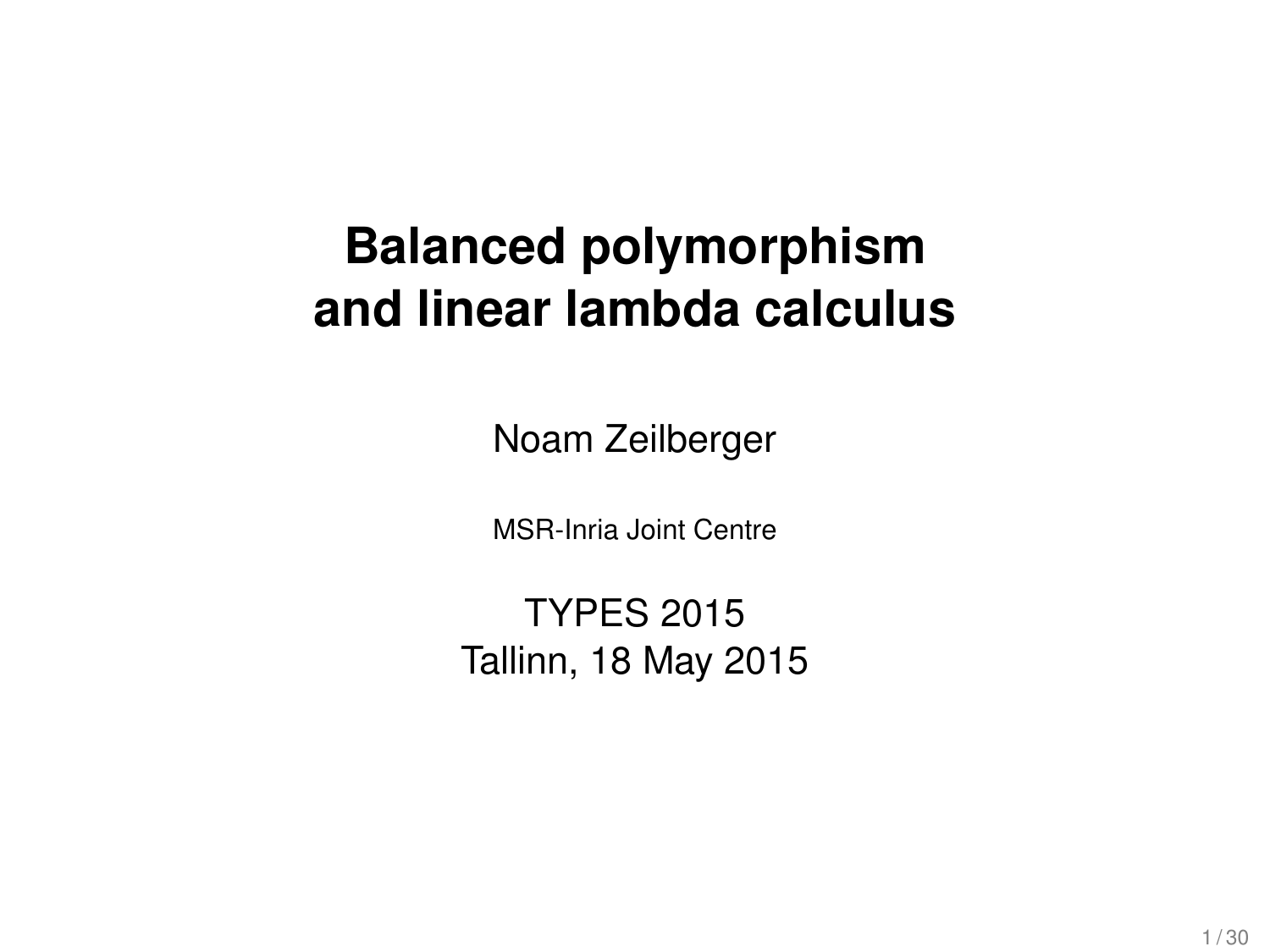<span id="page-1-0"></span>[a pearl theorem](#page-1-0)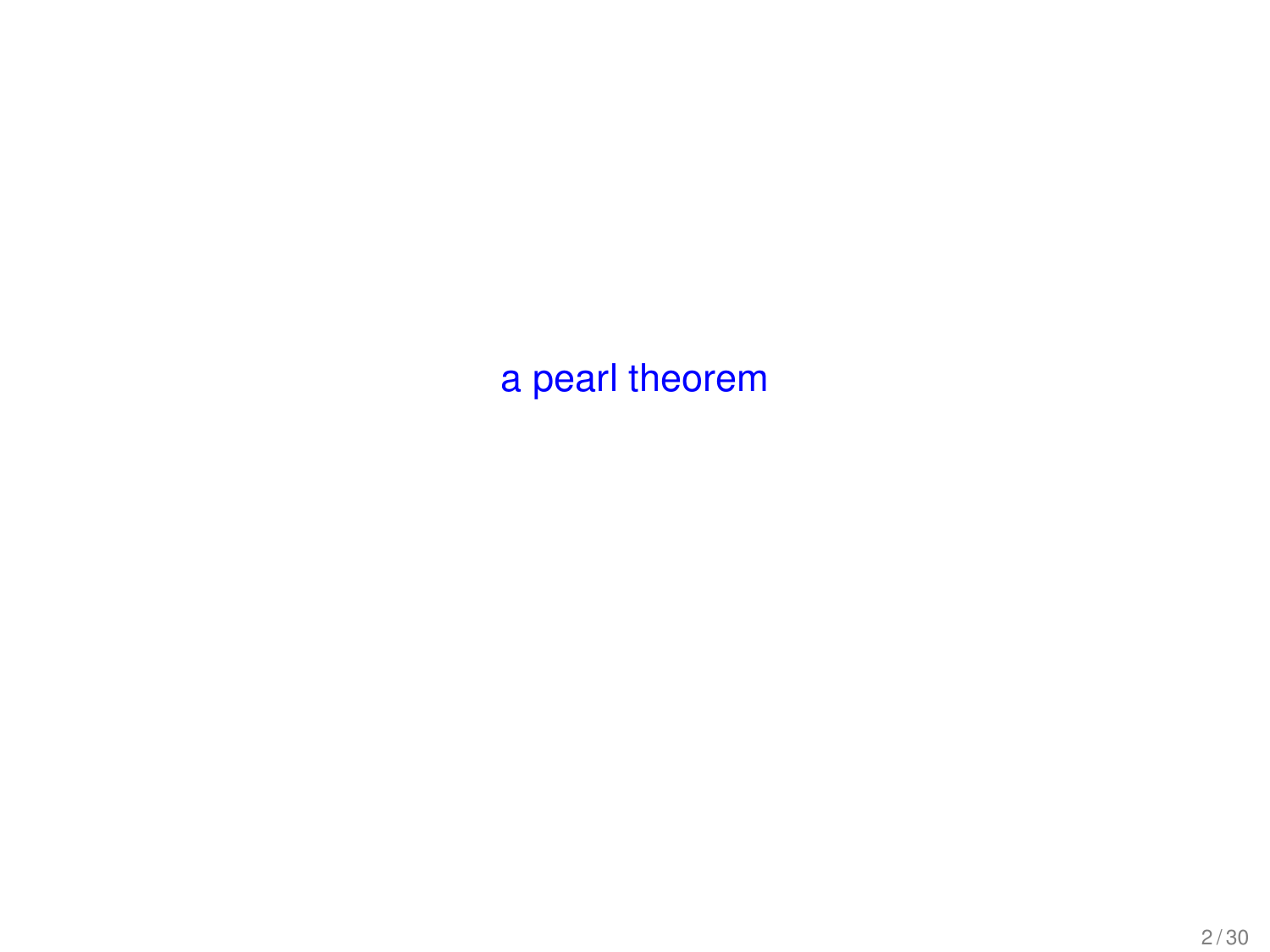Linear lambda calculus as an extremal case of parametricity:

$$
\lambda x. x(\lambda y. y) : ((\alpha \neg \alpha) \neg \beta) \neg \beta \lambda x. \lambda y. x(y) : (\alpha \neg \beta) \neg (\alpha \neg \beta) \lambda x. \lambda y. y(x(\lambda z. z)) : ((\alpha \neg \alpha) \neg \beta) \neg (\beta) \neg (\beta \neg \gamma) \neg \gamma) \lambda x. \lambda y. x(\lambda z. z(y)) : ((\alpha \neg \beta) \neg \beta) \neg \gamma) \neg (\alpha \neg \gamma) \vdots : ((\alpha \neg \beta) \neg \beta) \neg \gamma) \neg (\alpha \neg \gamma)
$$

**Every linear lambda term is** (simply-)**typable, and its** (βη-)**normal form is uniquely identified by its principal type.**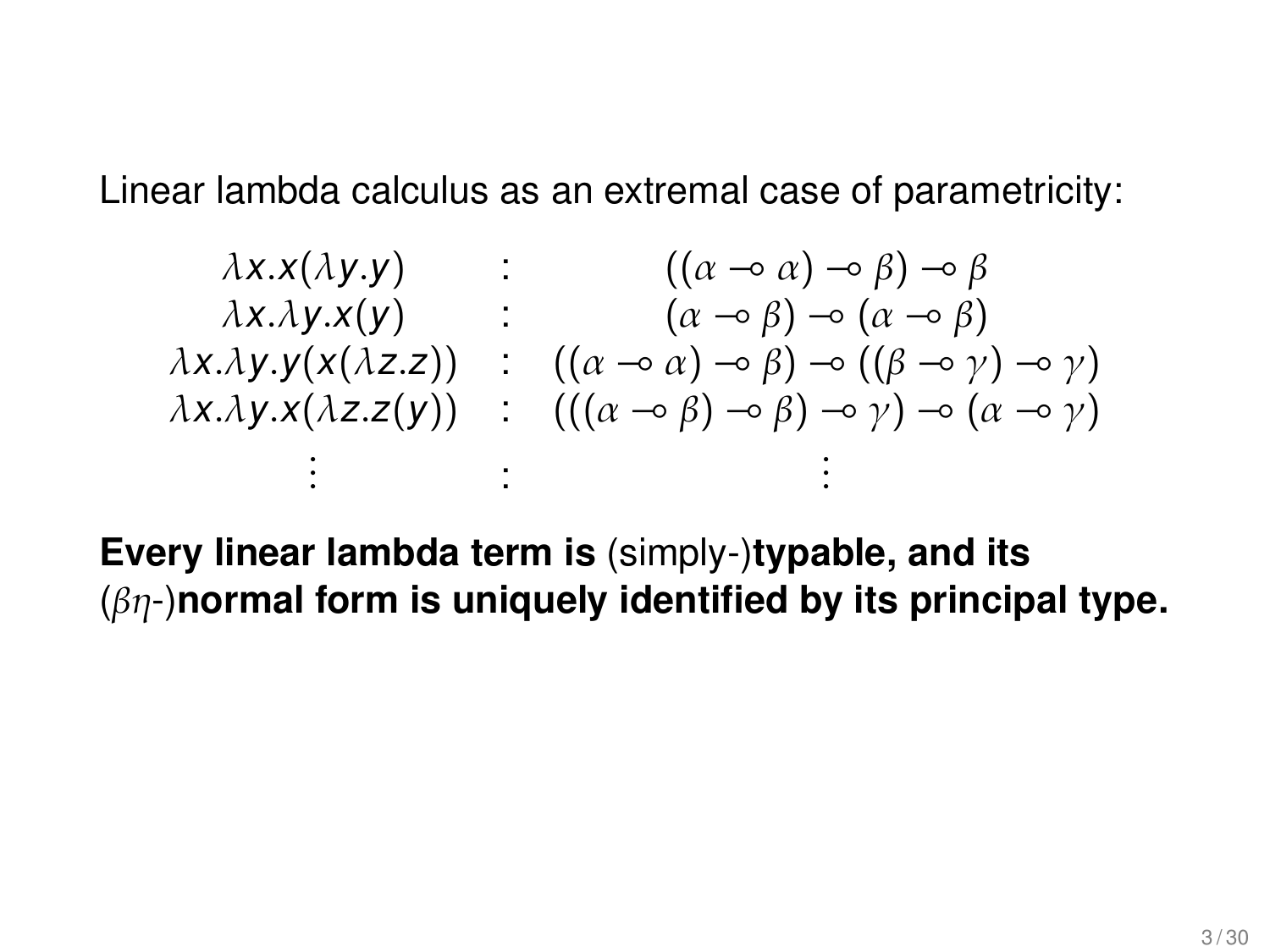## Mairson asserts this as a "pearl theorem". I believe that the first proof is due to Mints.

- Harry G. Mairson. Linear lambda calculus and PTIME-completeness. JFP, 14:6 (2004).
- ▶ Grigorii E. Mints. Closed categories and the theory of proofs. Zapiski Nauchnykh Seminarov LOMI im. V.A. Steklova AN SSSR, 68 (1977). Translation in Journal of Soviet Mathematics, 15 (1981), republished in Mints, Selected Papers in Proof Theory, Bibliopolis (1992).



**Grigori Mints** 7 June 1939 – 29 May 2014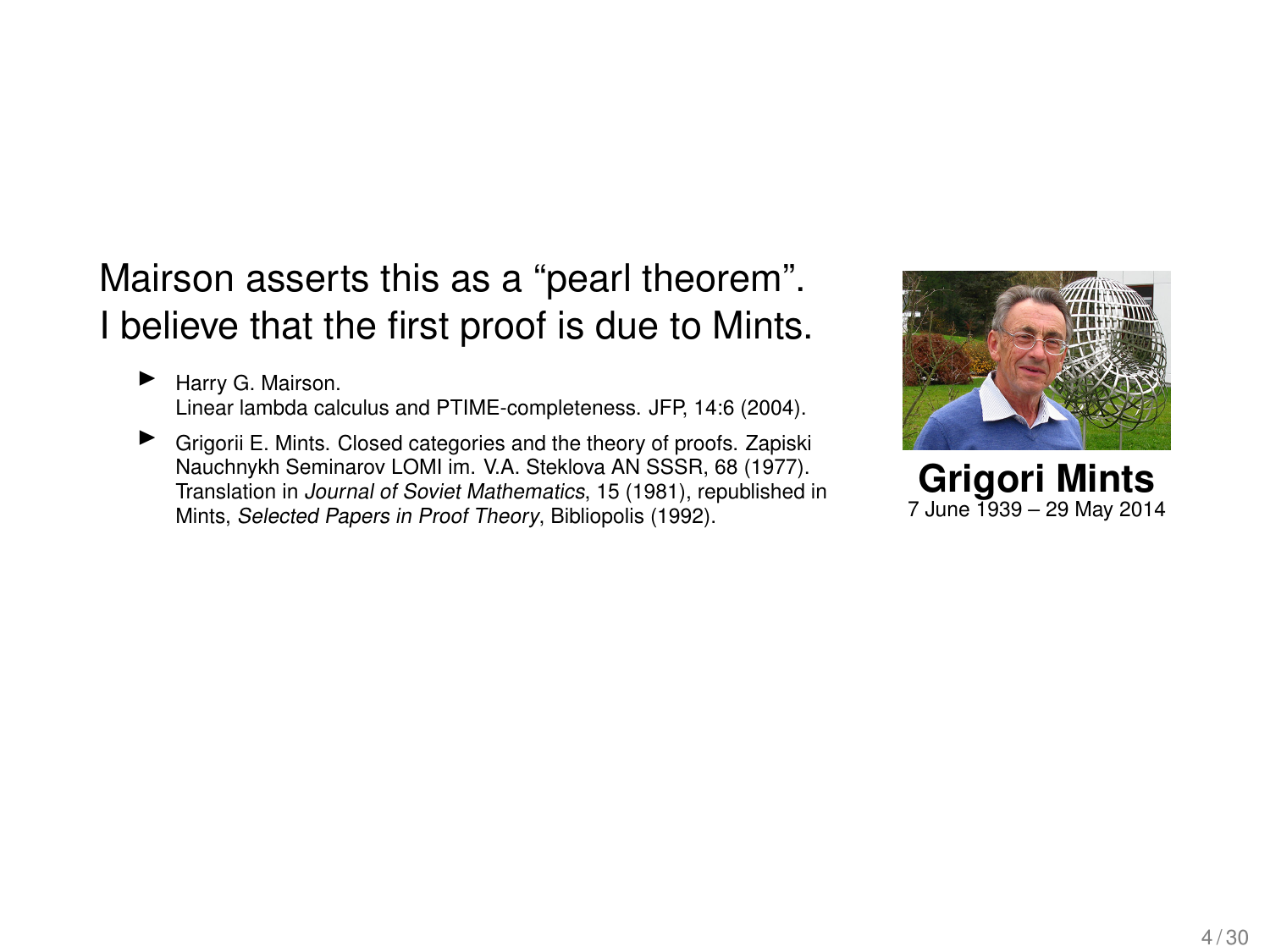Mints' key ideas:

**1.** The principal type of a linear lambda term is balanced:

$$
\lambda x. x(\lambda y. y) : ((\alpha \neg \bullet \alpha) \neg \beta) \neg \bullet \beta
$$
\n
$$
\lambda x. \lambda y. x(y) : ((\alpha \neg \bullet \beta) \neg (\alpha \neg \bullet \beta))
$$
\n
$$
\lambda x. \lambda y. y(x(\lambda z. z)) : ((\alpha \neg \bullet \alpha) \neg \beta) \neg (\beta \neg (\beta \neg \gamma) \neg \bullet \gamma)
$$
\n
$$
\lambda x. \lambda y. x(\lambda z. z(y)) : (((\bullet \alpha \neg \beta) \neg \bullet \beta) \neg \gamma) \neg (\alpha \neg \bullet \gamma)
$$

**2.** Any balanced type (more generally, any balanced typing sequent) has at most one inhabitant up to  $\beta n$ .

Proof by induction on length of terms.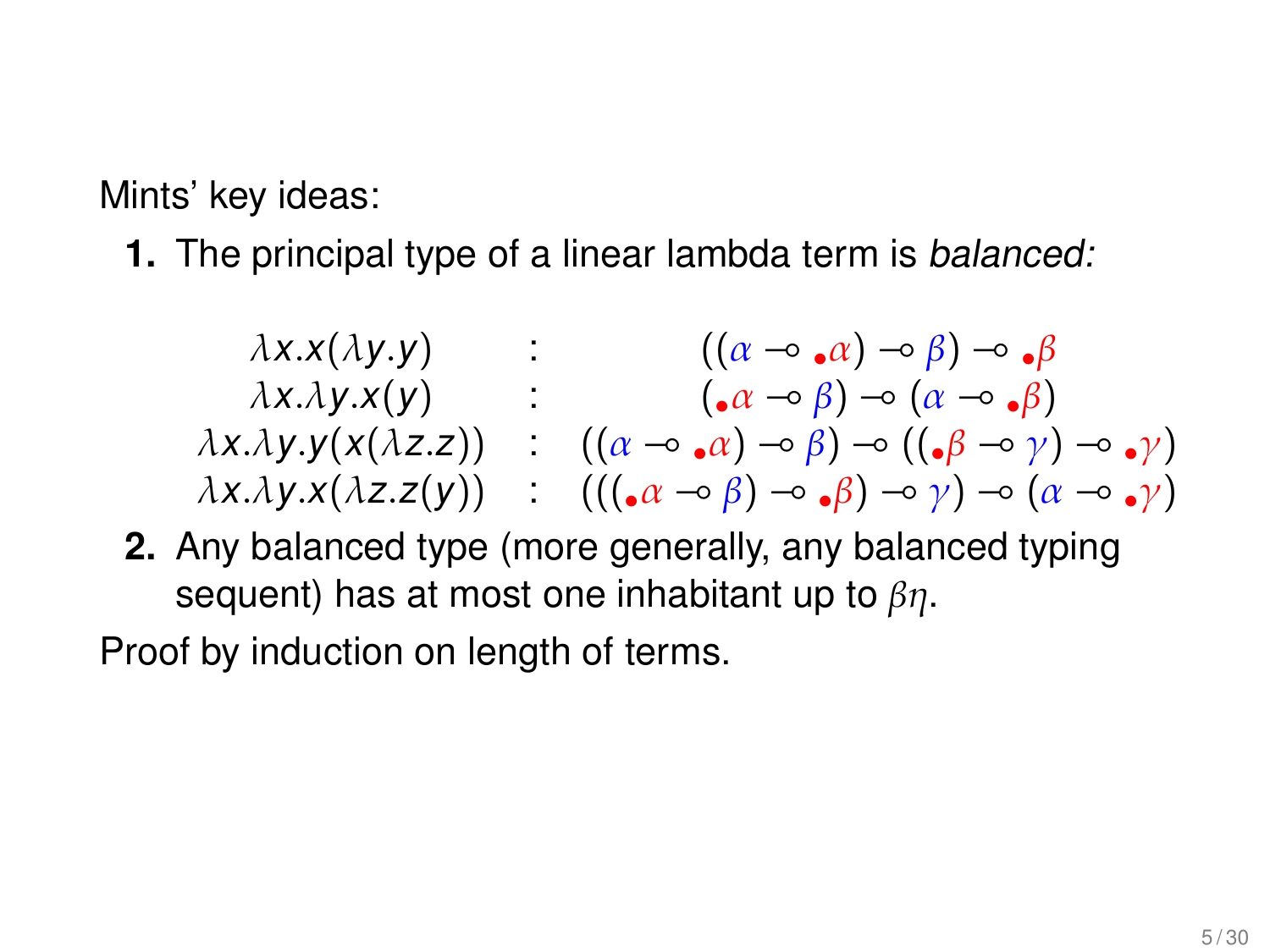Mints' proof is not that complicated, but a pearl theorem deserves a "pearl proof", and **balanced polymorphism** is a recurring pattern...

Polymorphic **CPS typing**:

$$
\lambda k.k(t): \forall R.(A \rightarrow R) \rightarrow \bullet R
$$

Semantics of **Separation Logic**:

 $w \models \phi * \psi$  iff  $\exists w_1, w_2.$   $(w = \bullet w_1 \circledast \bullet w_2) \wedge (w_1 \models \phi) \wedge (w_2 \models \psi)$  $w \models \phi \rightarrow \tau$  iff  $\forall w'.(\bullet w' \models \phi) \supset (w' \circledast w \models \tau)$ 

**Ends and coends** in category theory.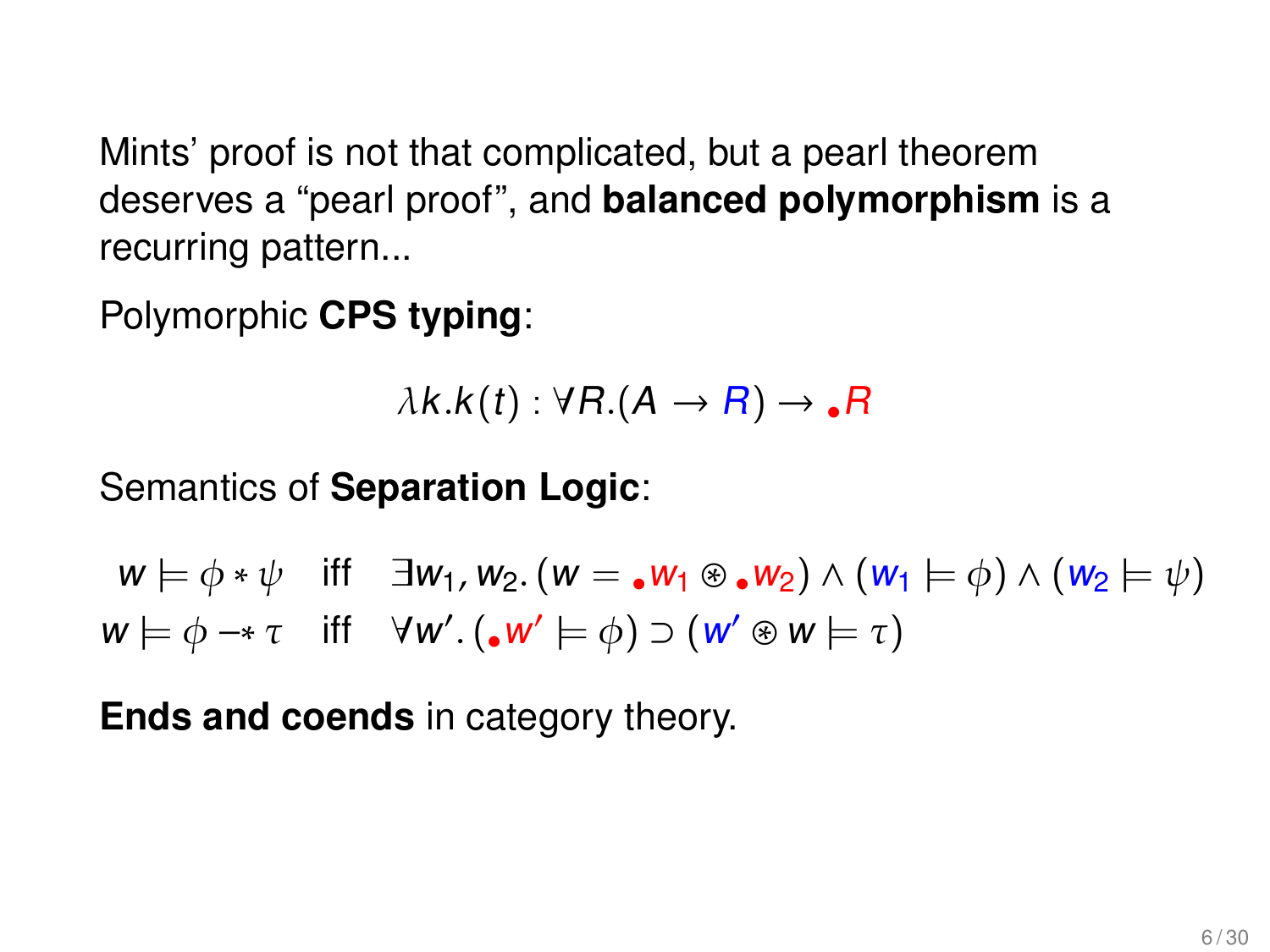I will describe two ways of understanding the pearl theorem:

- **1.** as a simple bijection between string diagrams for linear normal forms and provable balanced sequents, and
- **2.** as a simple bidirectional type inference algorithm. But first some background...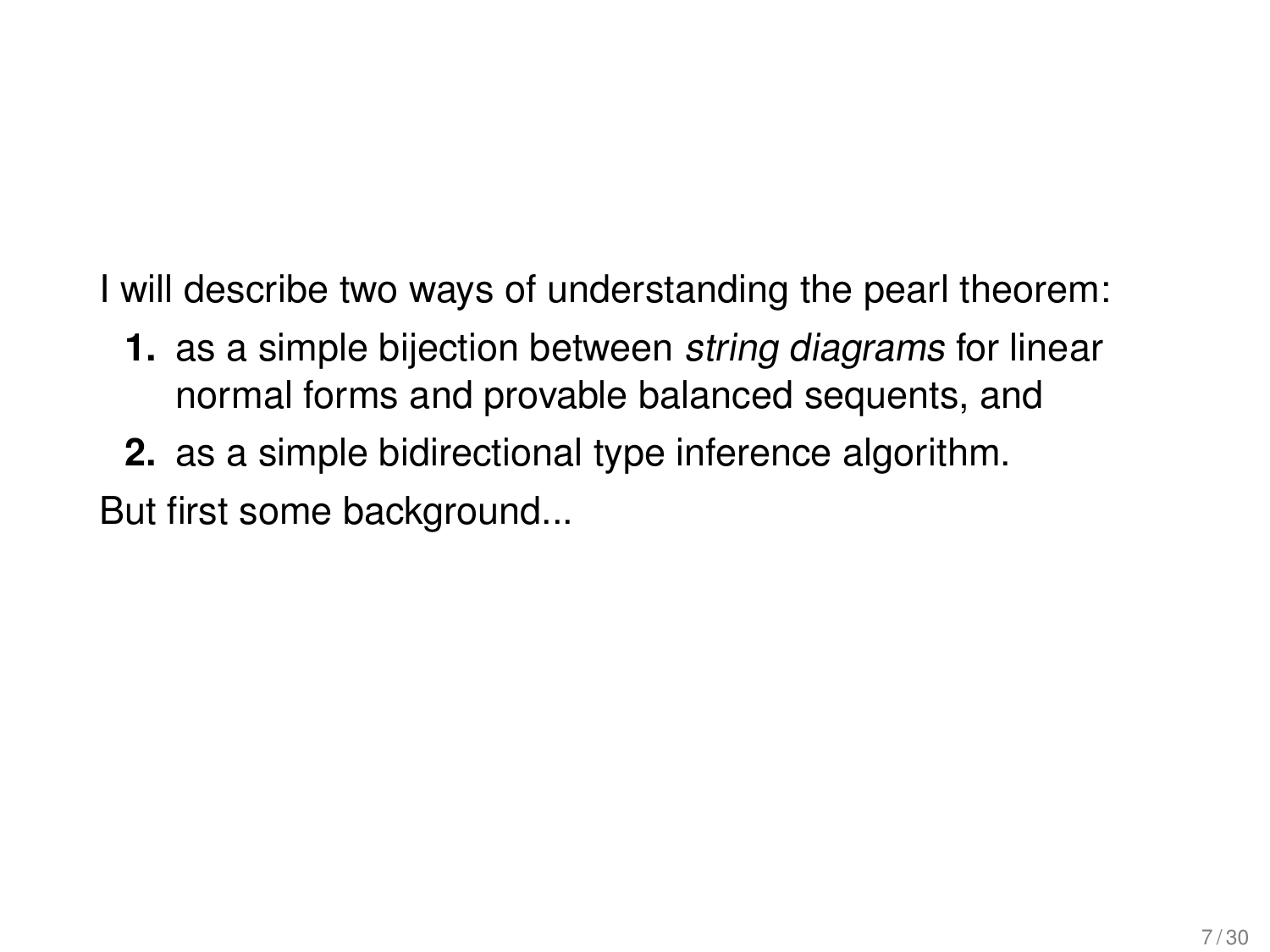<span id="page-7-0"></span>[a graphical language for \(neutral/normal\) linear lambda terms](#page-7-0)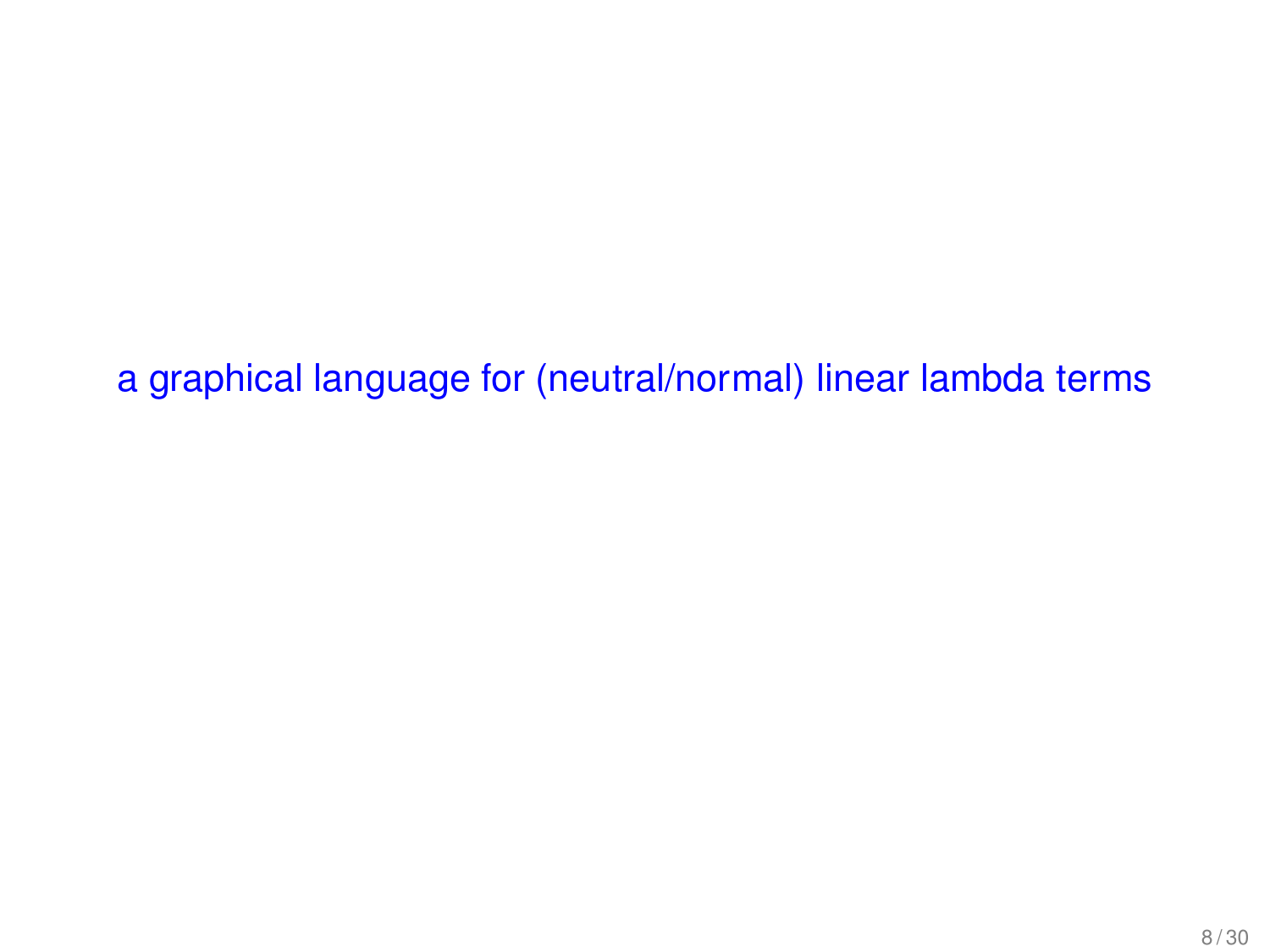#### Described in a recent paper:

**IN** Noam Zeilberger and Alain Giorgetti. A correspondence between rooted planar maps and normal planar lambda terms. To appear in Logical Methods in Computer Science.

A rational reconstruction of "lambda-graphs with back-pointers", and a coloring protocol for neutral and normal terms.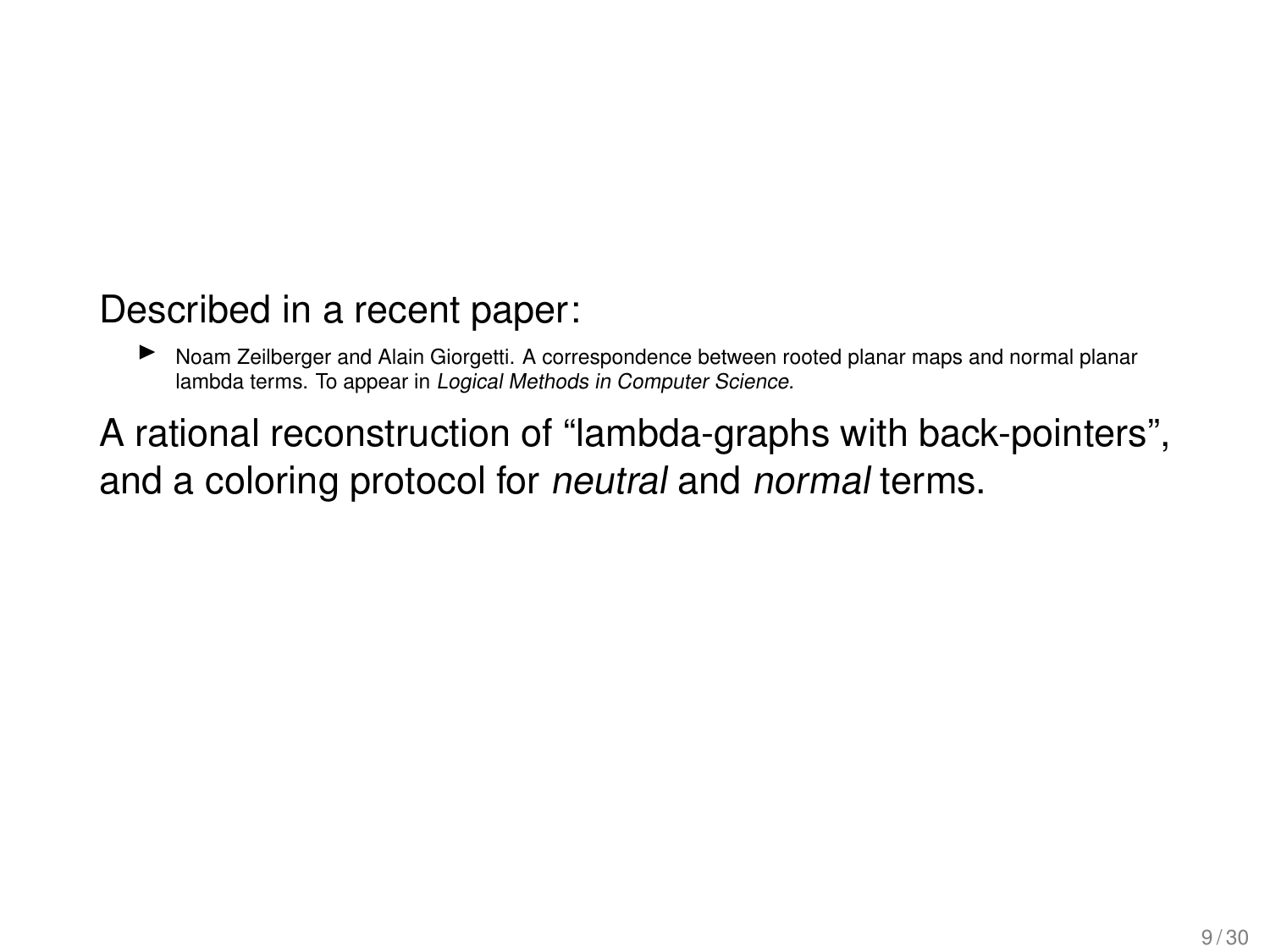**From reflexive objects to lambda-graphs.**

Dana Scott (1980): pure lambda calculus can be modelled by a **reflexive object** in a ccc: an object u and morphisms

$$
u \xrightarrow[L]{A} u^u
$$

such that the L;  $A = \mathrm{id}_{u^\mu}$ .

Question: what is a model of pure linear lambda calculus?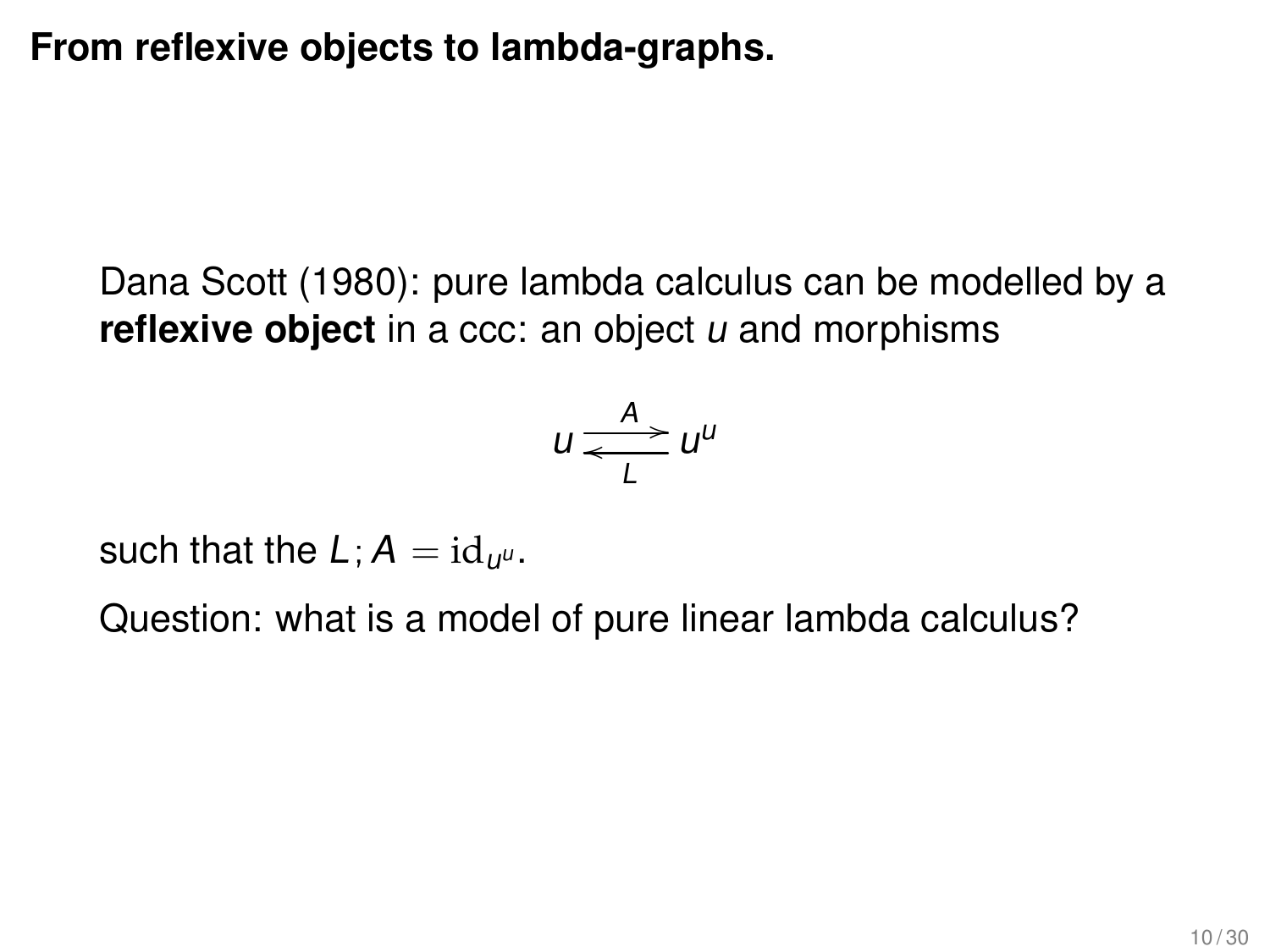$\triangleright$  A **monoidal category** is a category C equipped with a tensor product and unit operation

$$
\bullet: C \times C \to C \qquad l: 1 \to C
$$

associative and unital up to coherent isomorphism.

 $\blacktriangleright$  It is **closed** if it is also equipped with operations  $\backslash : C^{op} \times C \to C$  and  $\backslash : C \times C^{op} \to C$  right adjoint to the tensor product in each component:

$$
C(y,x\setminus z)\cong C(x\bullet y,z)\cong C(x,z\mathbin{/} y)
$$

 $\triangleright$  It is **symmetric** if there is a family of isomorphisms

$$
\gamma_{x,y}: x \bullet y \xrightarrow{\sim} y \bullet x
$$

involutive in the sense that  $(\gamma_{x,y}; \gamma_{y,x}) = id_{x \bullet y}$  for all  $x, y \in C$ , and which satisfy a few additional equations.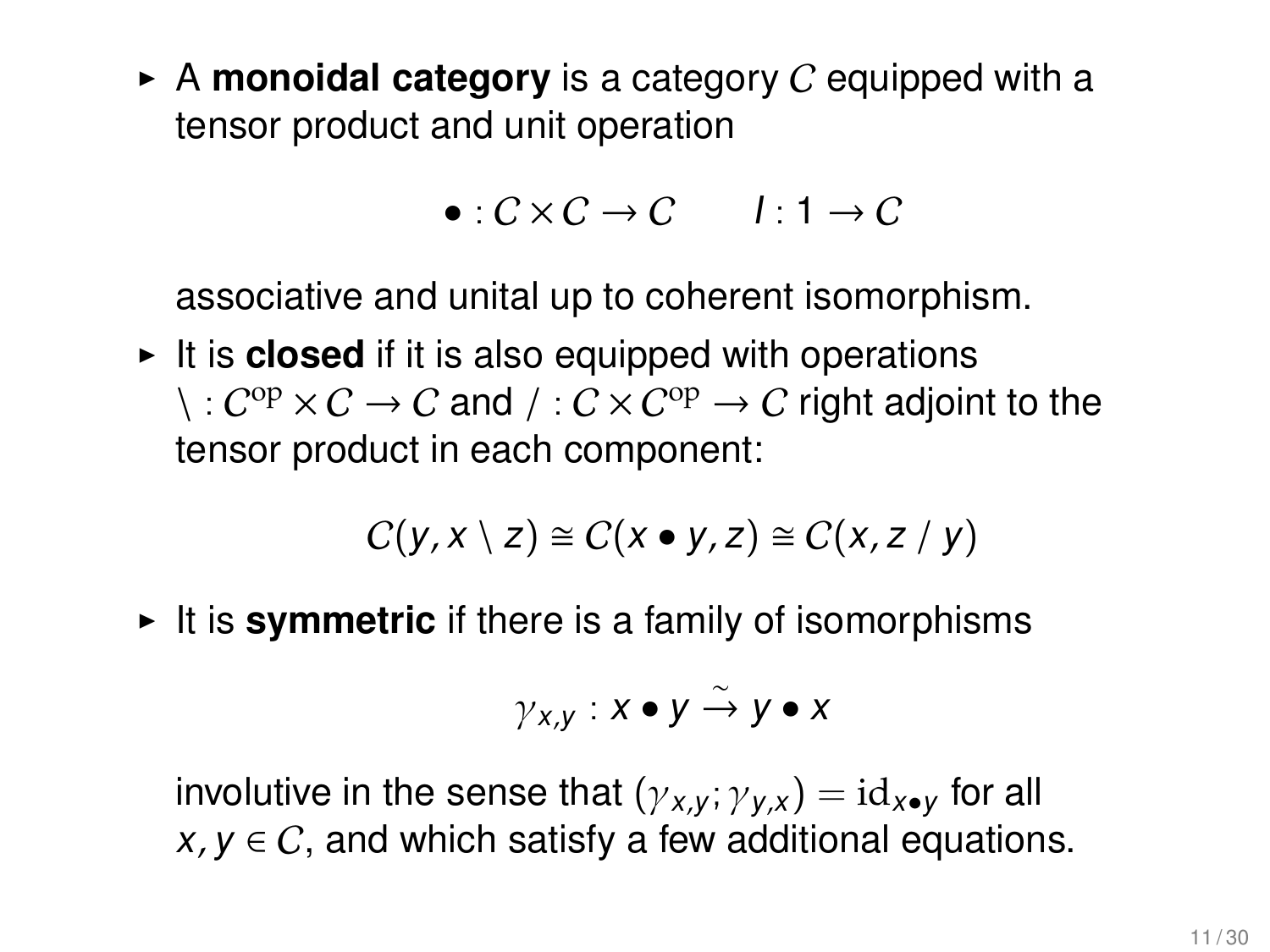In a smcc, left and right residuals are isomorphic, but let us nonetheless distinguish them and give an explicit name

$$
\sigma_{x,y}: x\setminus y\overset{\sim}{\to} y\mathbin{/} x
$$

to the isomorphism.

#### **Definition**

A **linear reflexive object** in a smcc C is an object  $u \in C$ equipped with a pair of morphisms

$$
u\setminus u\stackrel{L}{\longrightarrow} u\stackrel{A}{\longrightarrow} u\mid u
$$

such that  $L$ ;  $A = \sigma_{\mu\mu}$ .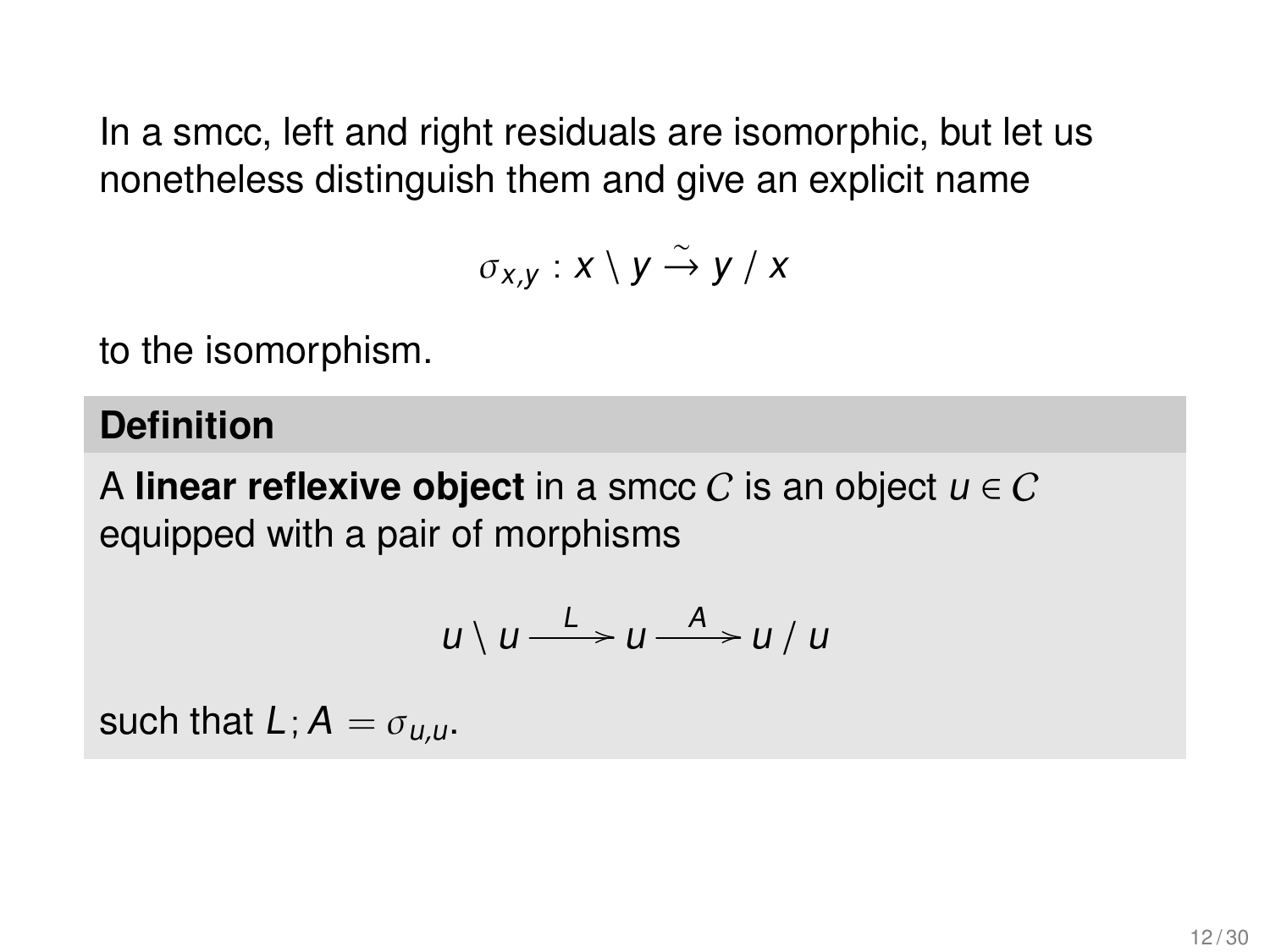Idea: recover lambda-graphs by considering a linear reflexive object in a compact closed category and applying the machinery of string diagrams.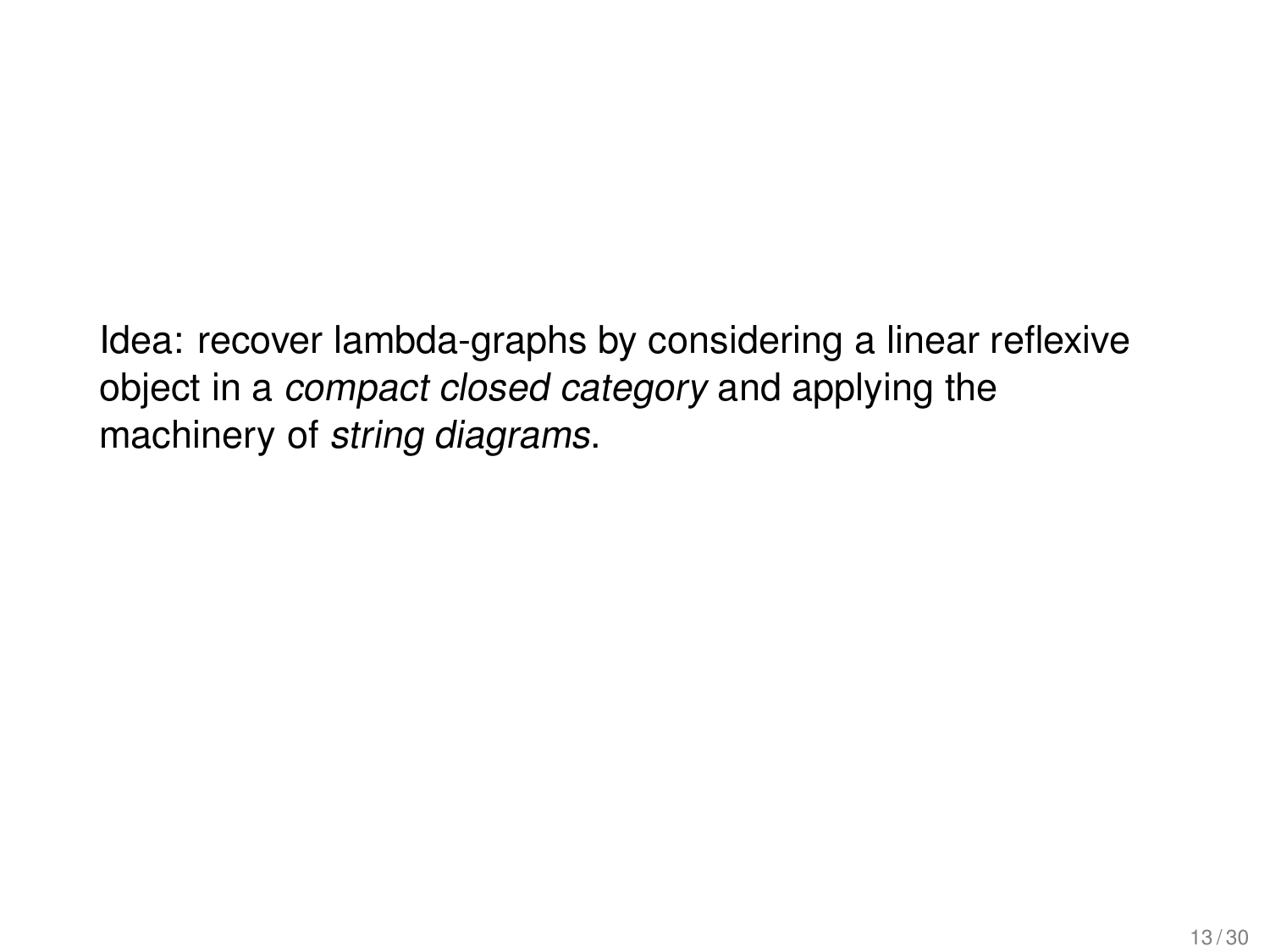Recall that any compact closed category has left and right residuals defined by  $x \setminus y \stackrel{\scriptscriptstyle{\mathsf{def}}}{=} * x \bullet y$  and  $y \mathbin{/} x \stackrel{\scriptscriptstyle{\mathsf{def}}}{=} y \bullet x^*.$ 

The definition of lro translates into the following components in the graphical language of compact closed categories:

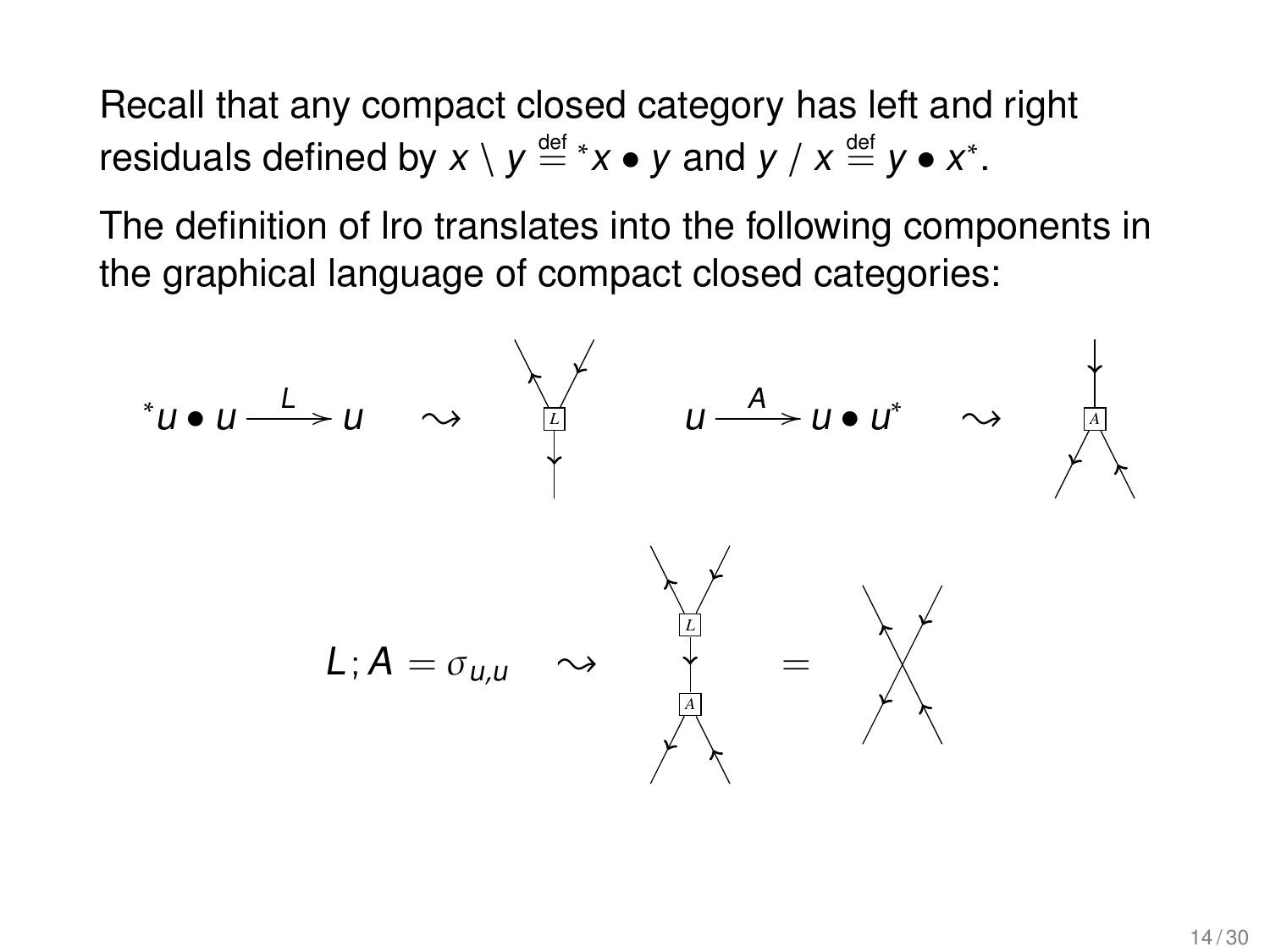Annotating wires with input/output terms:



Some examples:

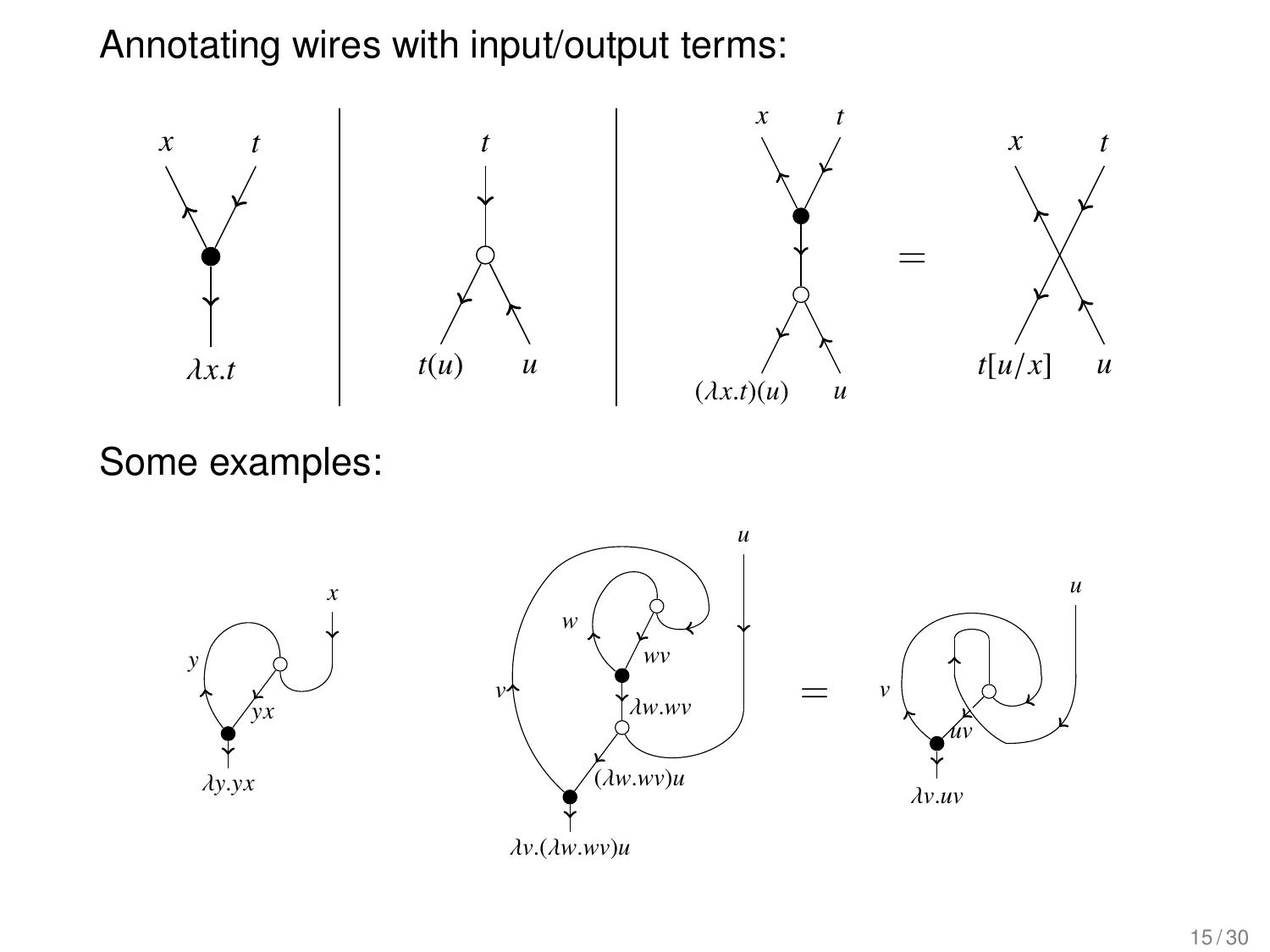### **A coloring protocol for neutral and normal terms**

Recall the standard definition of *neutral* and  $(\beta$ -)*normal* terms:

- Any variable  $x$  is neutral.
- If t is neutral and u is normal then  $t(u)$  is neutral.
- If t is neutral then t is normal.
- If t is normal then  $\lambda x.t$  is normal.

Frank Pfenning (TYPES 1993) gave an elegant reformulation of neutral and normal terms as a refinement type signature.

**IF** Frank Pfenning. Refinement Types for Logical Frameworks. In Informal Proceedings of the Workshop on Types for Proofs and Programs (ed. Herman Geuvers), 285–299, Nijmegen, The Netherlands, May 1993.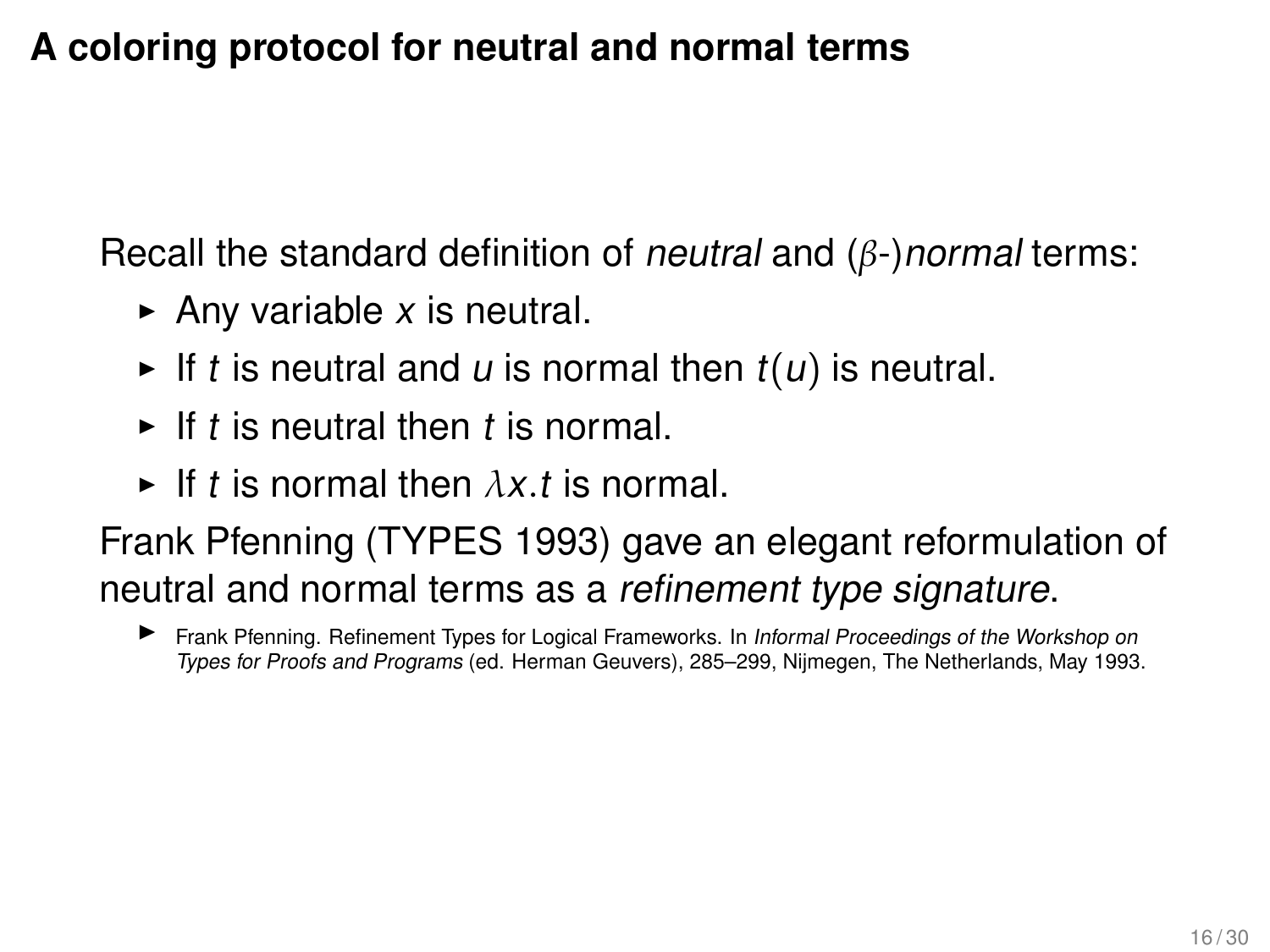Reformulating Pfenning's reformulation, we introduce the following refinement of the notion of linear reflexive object:

#### **Definition**

A **linear reflexive pair** in a smcc  $\mathcal{D}$  is a pair of objects  $B, B \in \mathcal{D}$  equipped with a quadruple of morphisms

$$
B \setminus R \xrightarrow{\ell} R \xrightarrow{\ c \ } B \xrightarrow{\ a \ } B / R
$$

such that s;  $c = id_B$  and  $\ell$ ; c;  $a = (id_B \setminus c)$ ;  $\sigma_{b,b}$ ;  $(id_B / c)$ .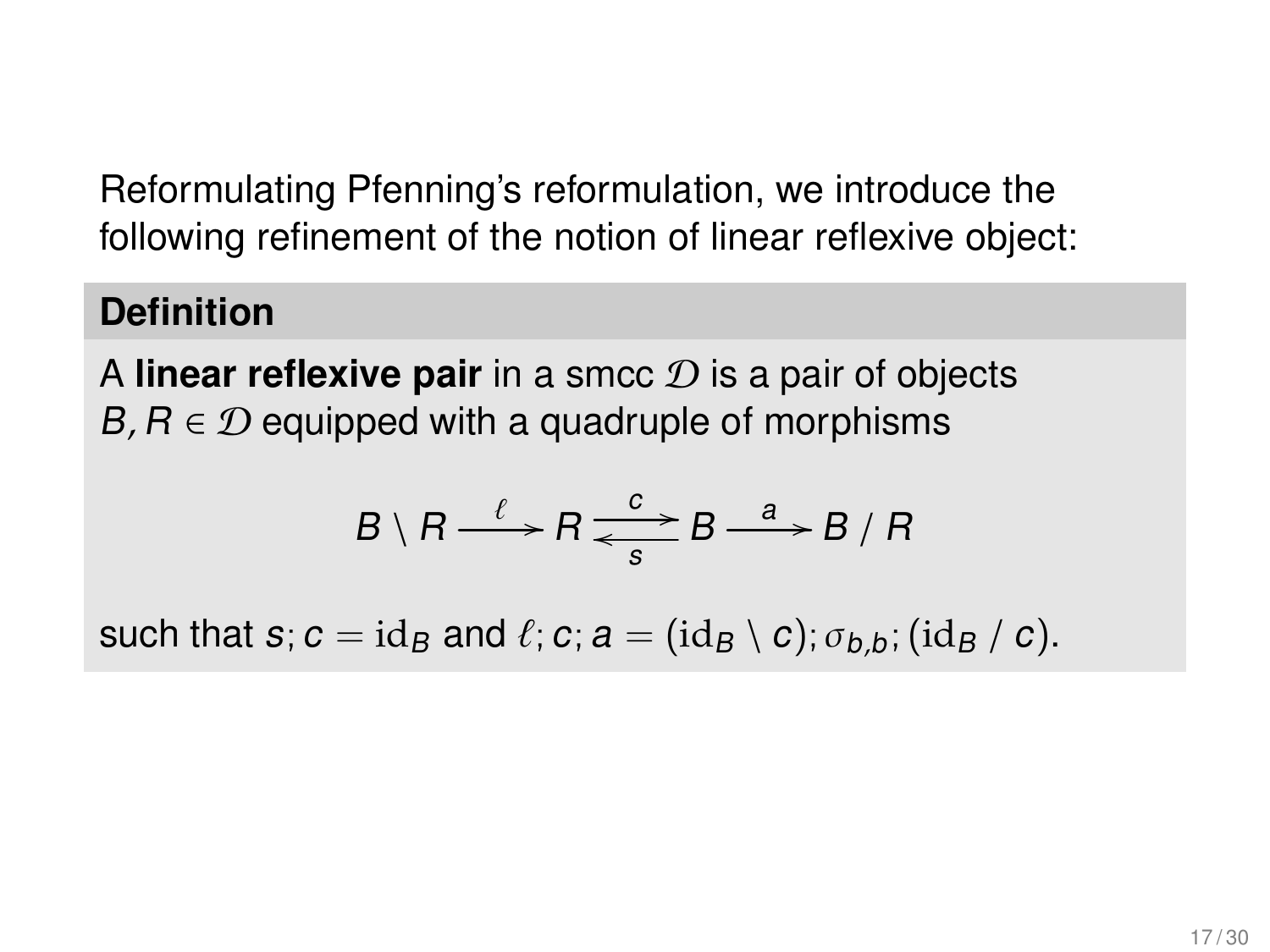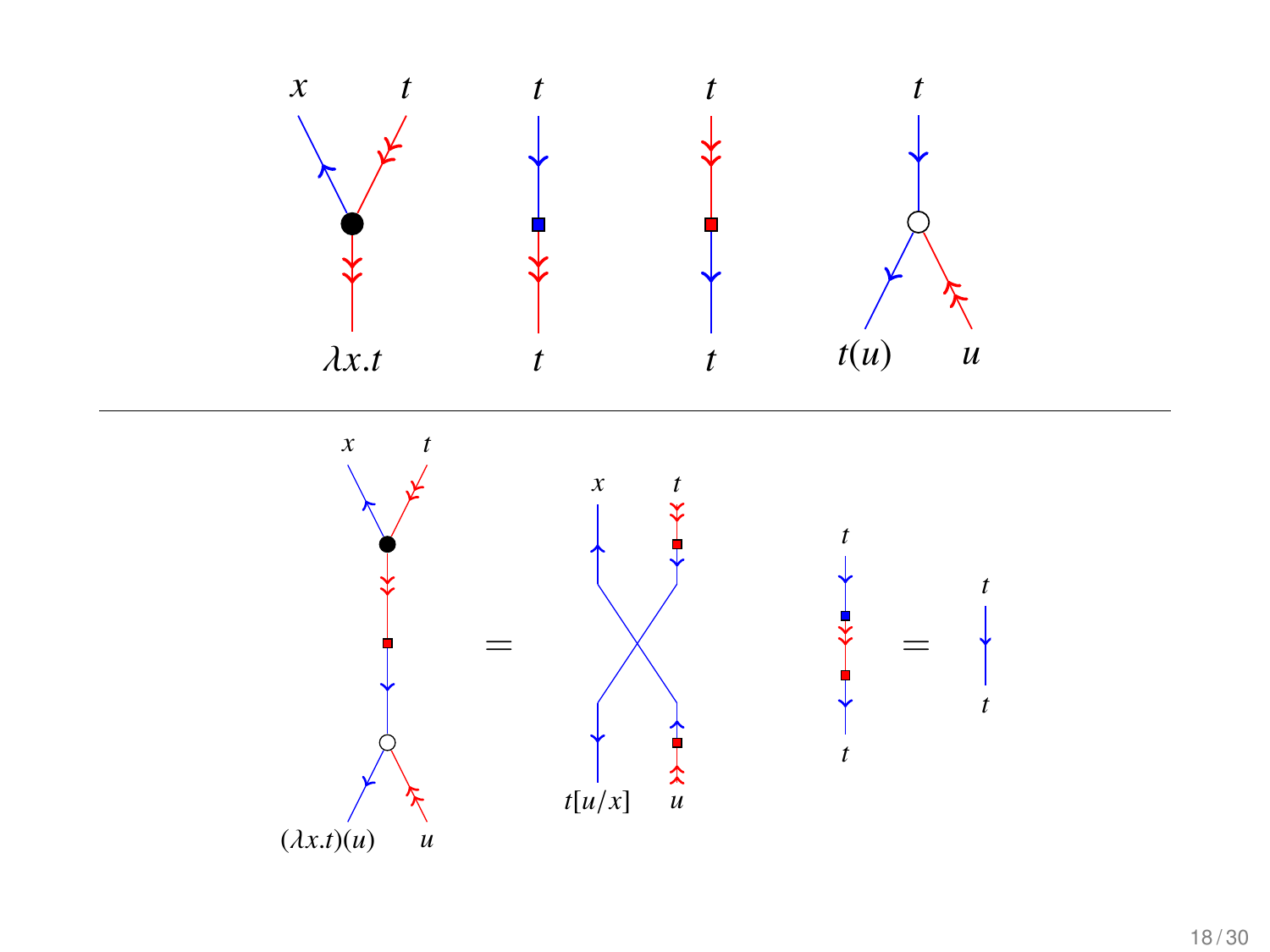Any neutral or normal linear term (with *i* free variables) can be given a colored string diagram of the form



which moreover is free of  $c$ -nodes (= no red boxes).

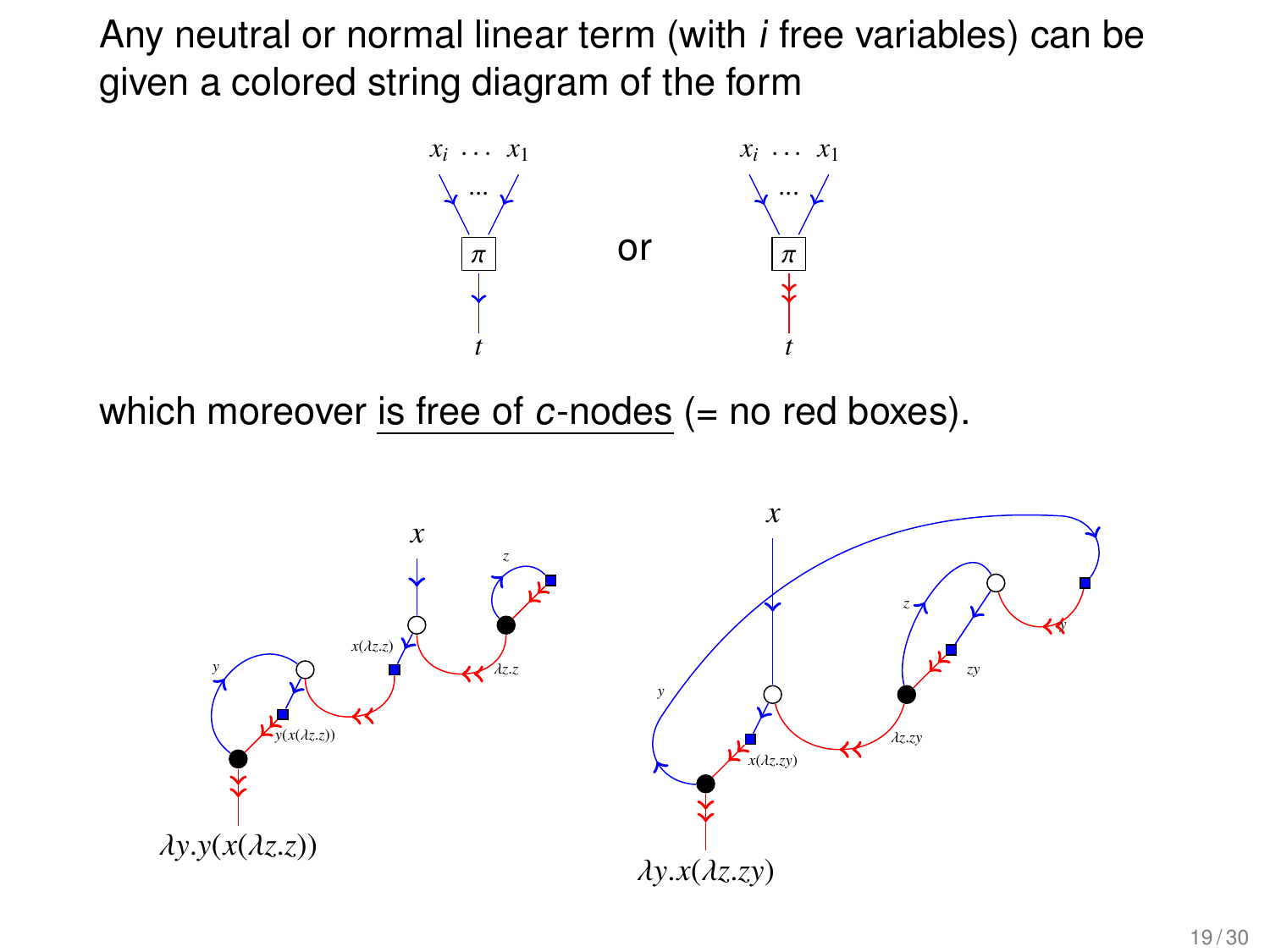<span id="page-19-0"></span>[relating normal linear terms and balanced principal types](#page-19-0)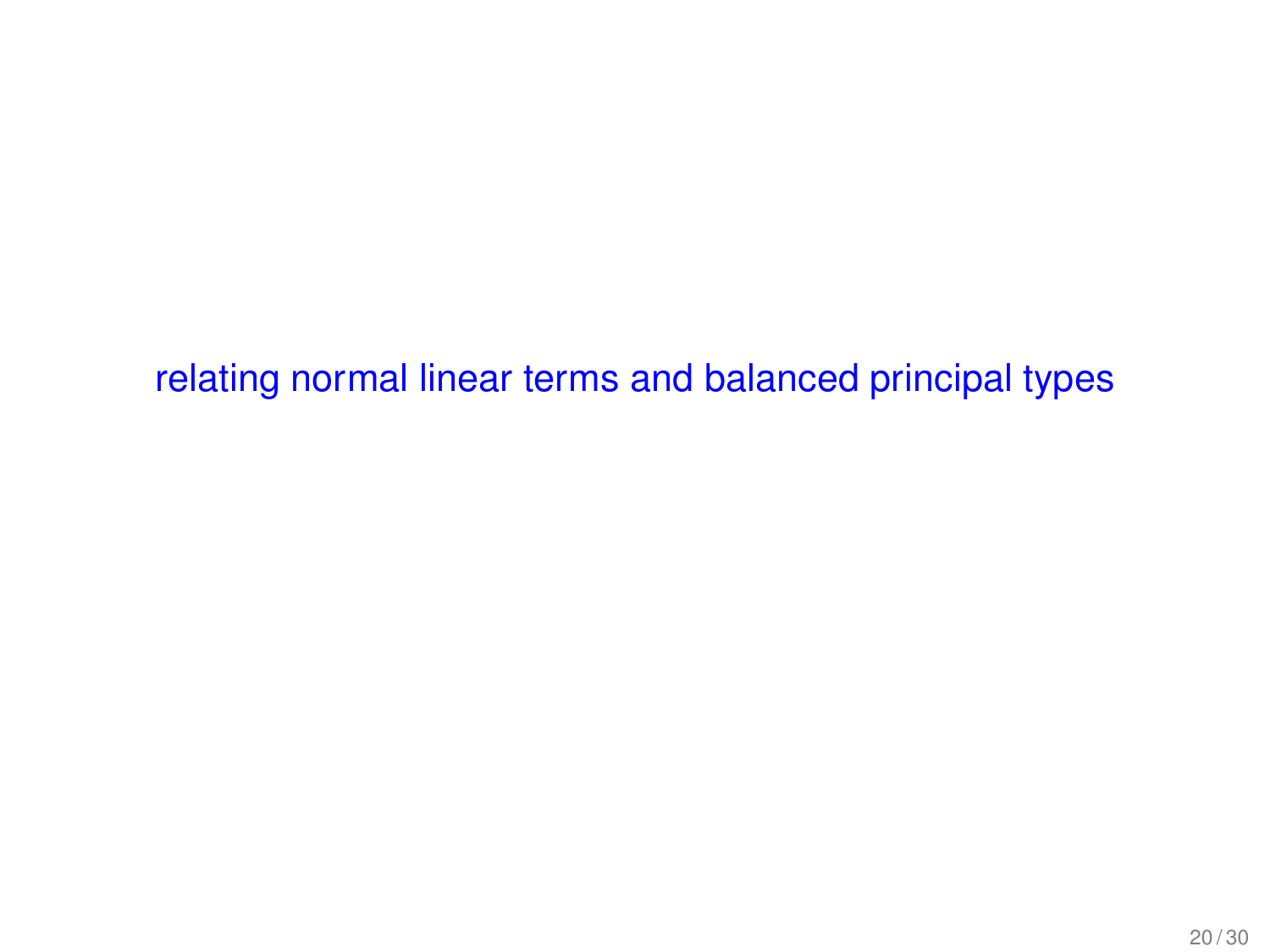#### Reverse the orientation of blue wires



and replace each blue box (s-node) by a distinct type variable...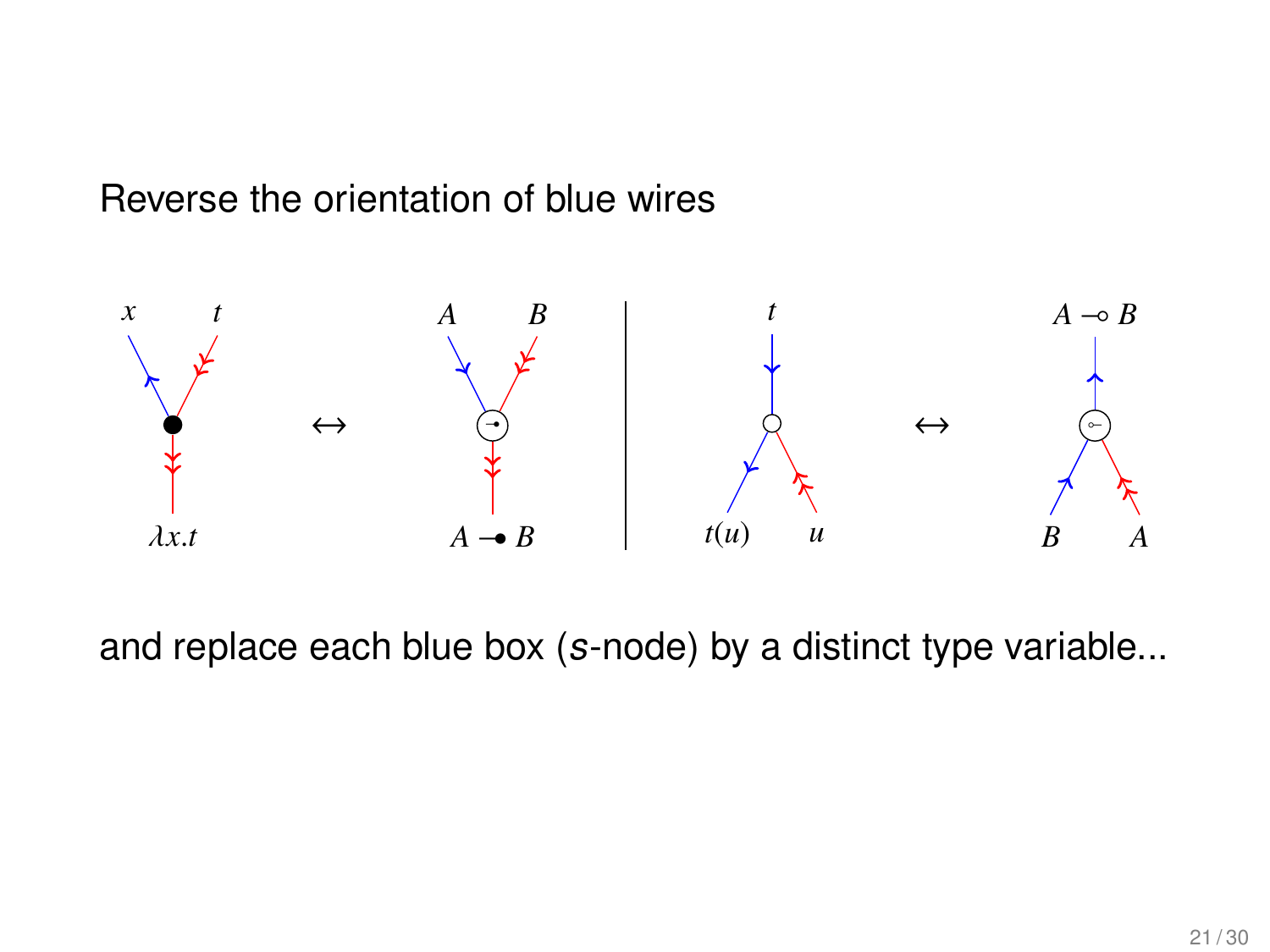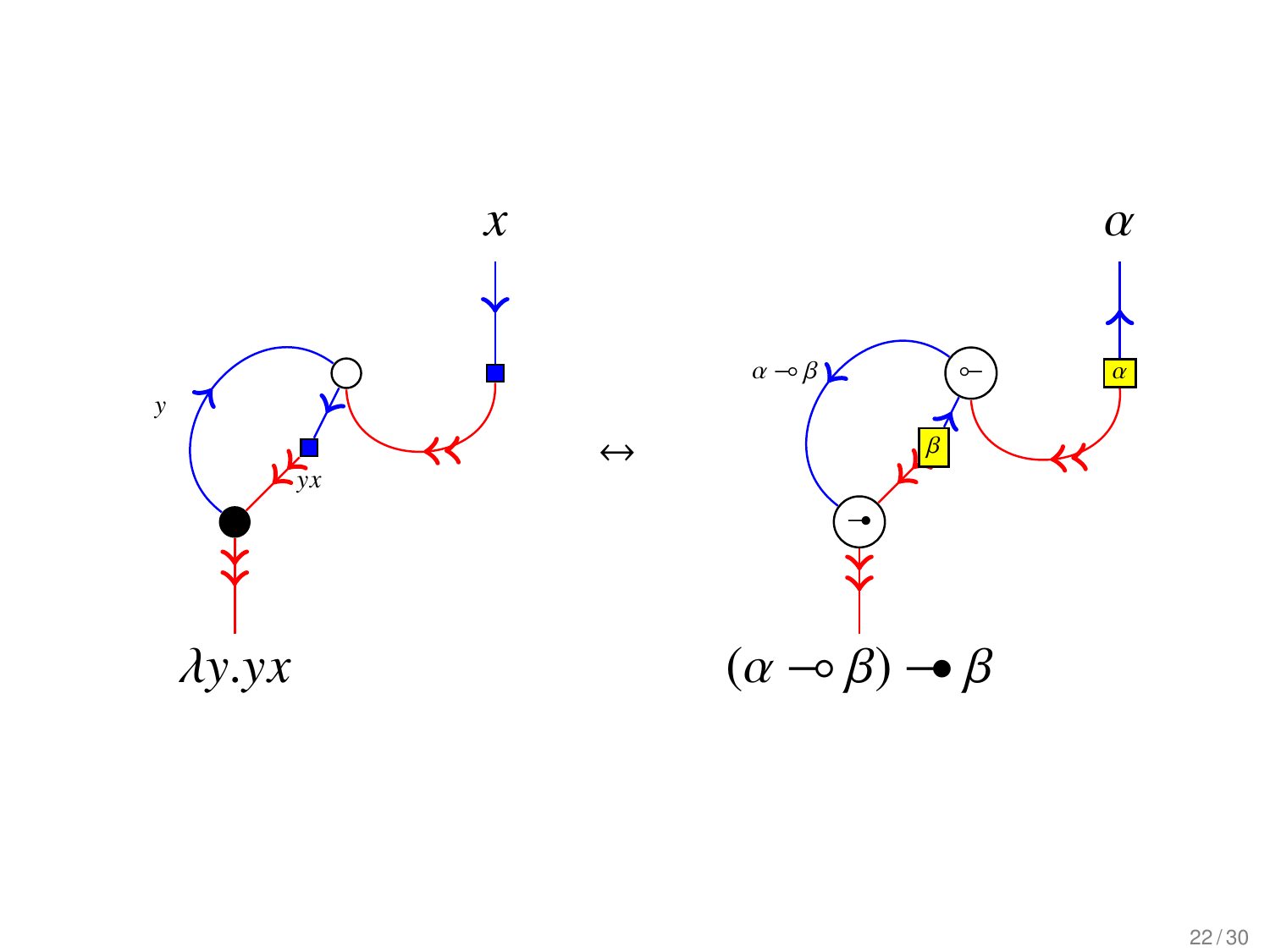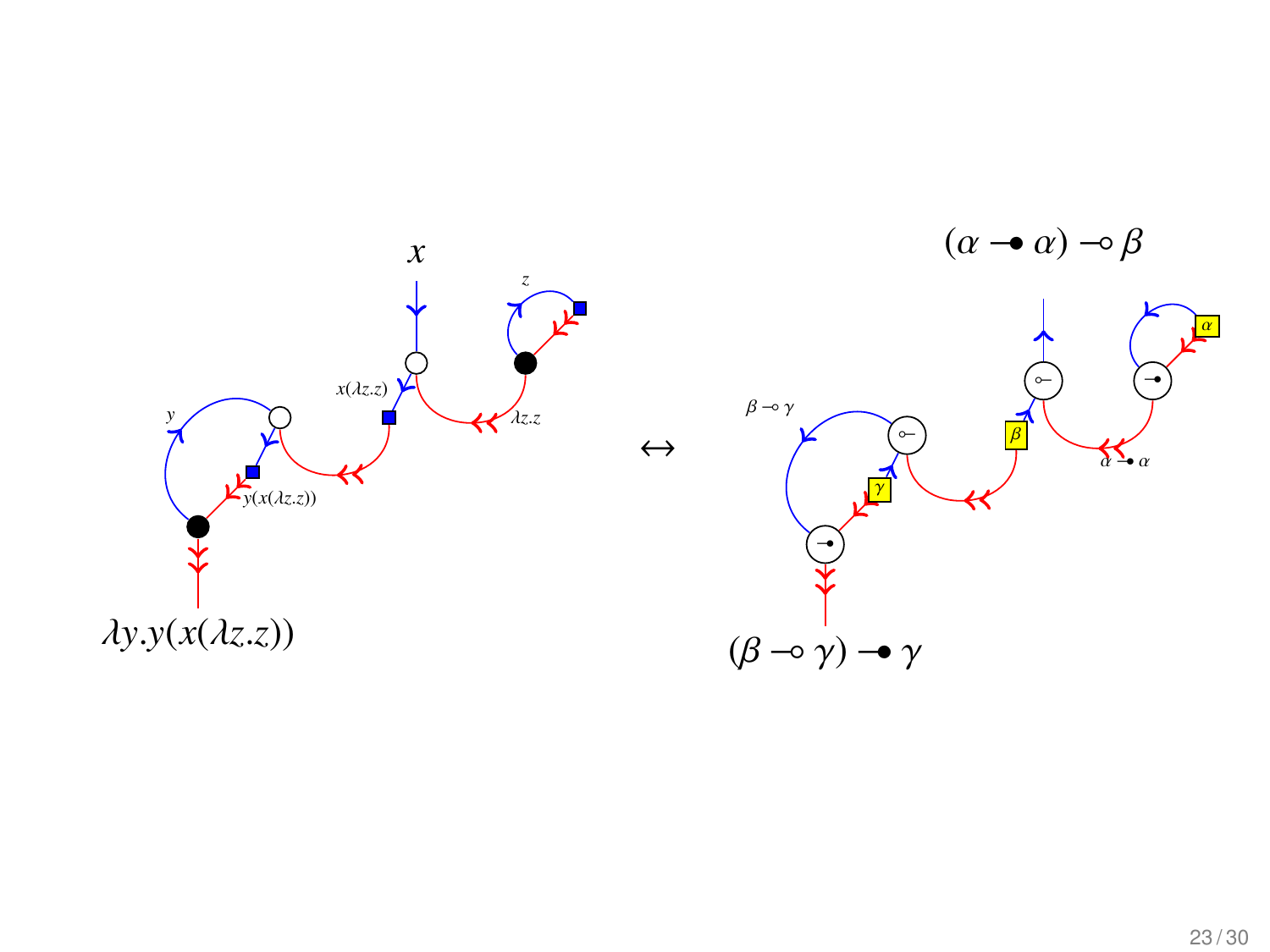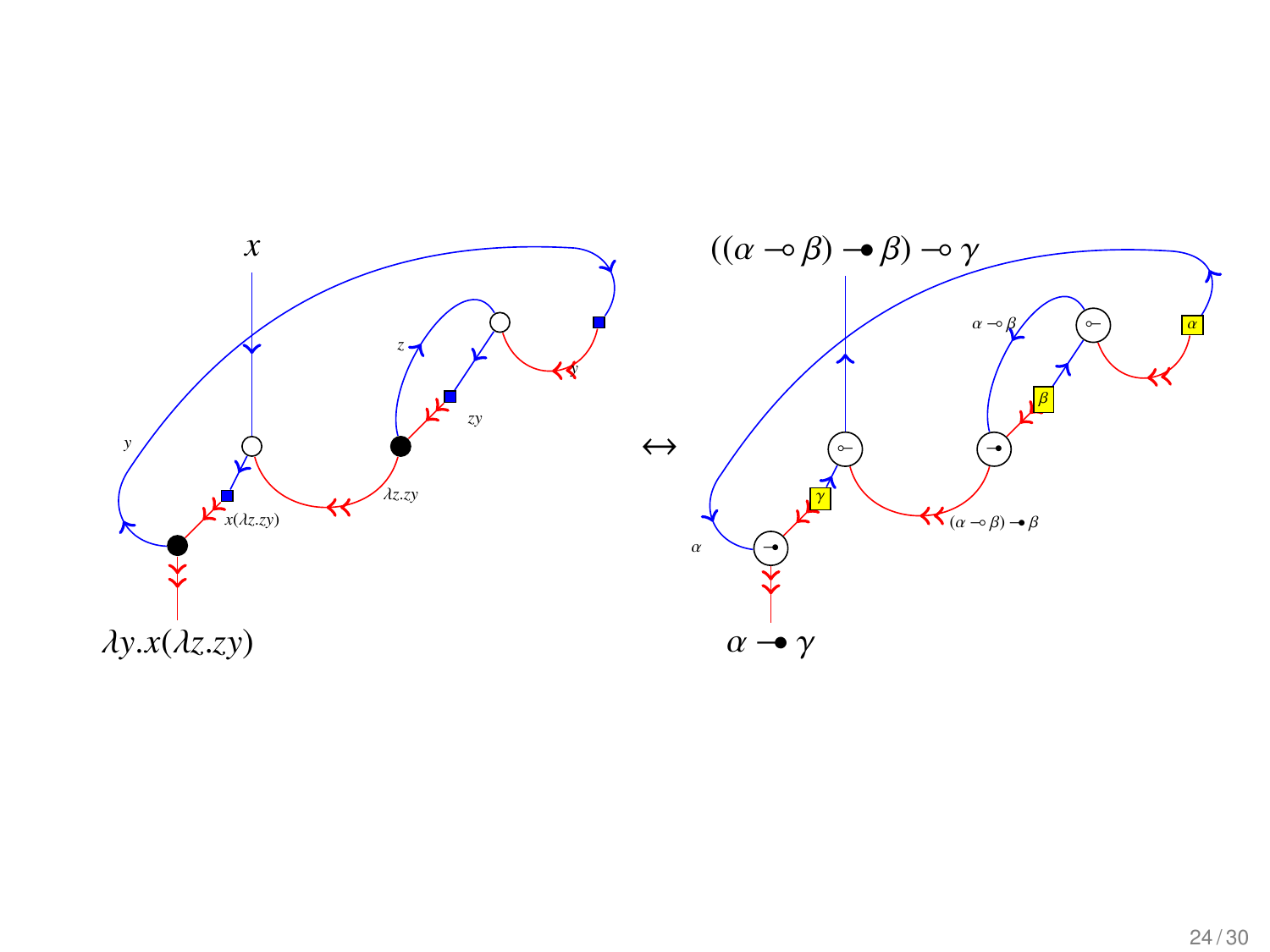<span id="page-24-0"></span>[bidirectional type inference](#page-24-0)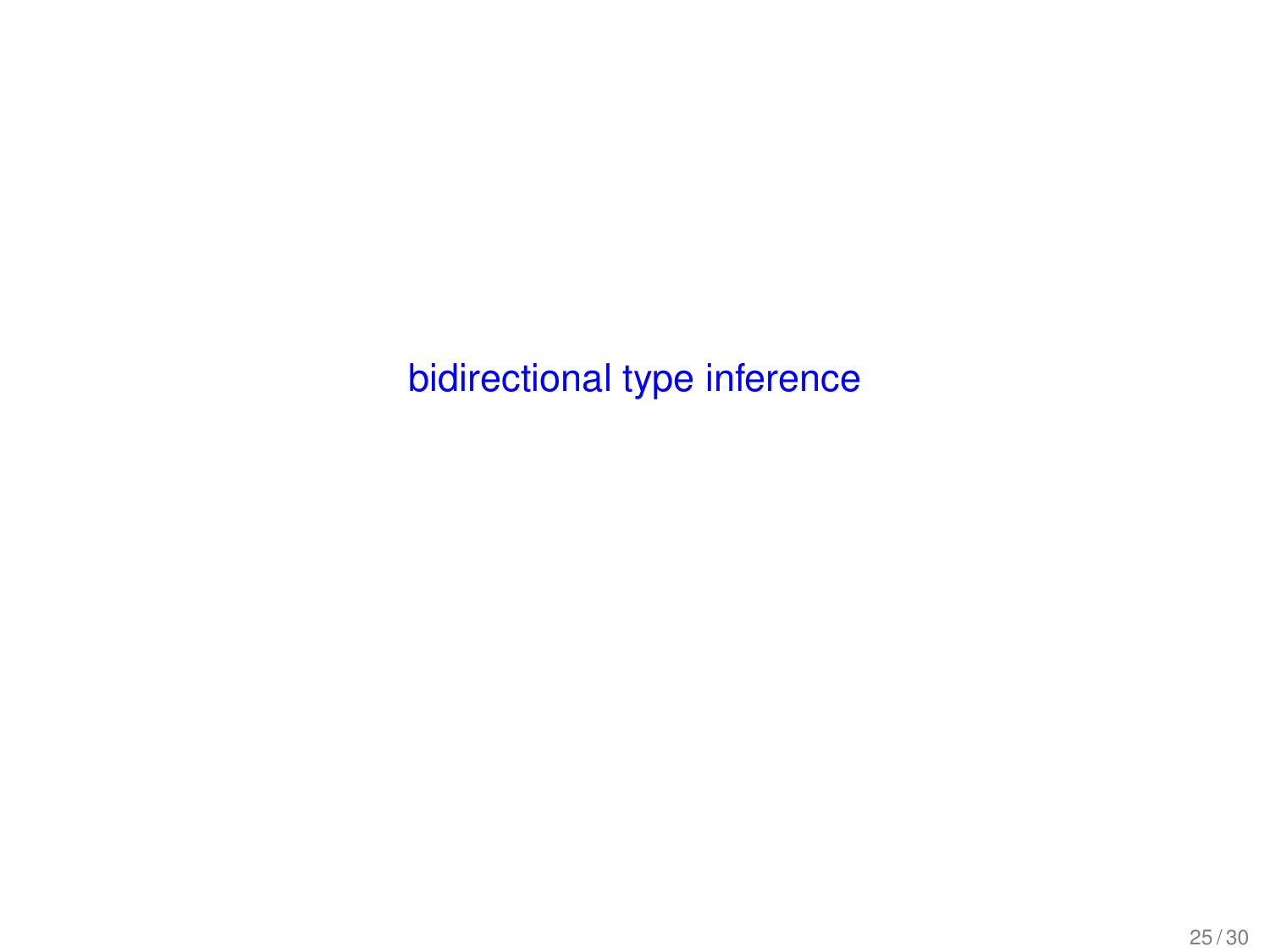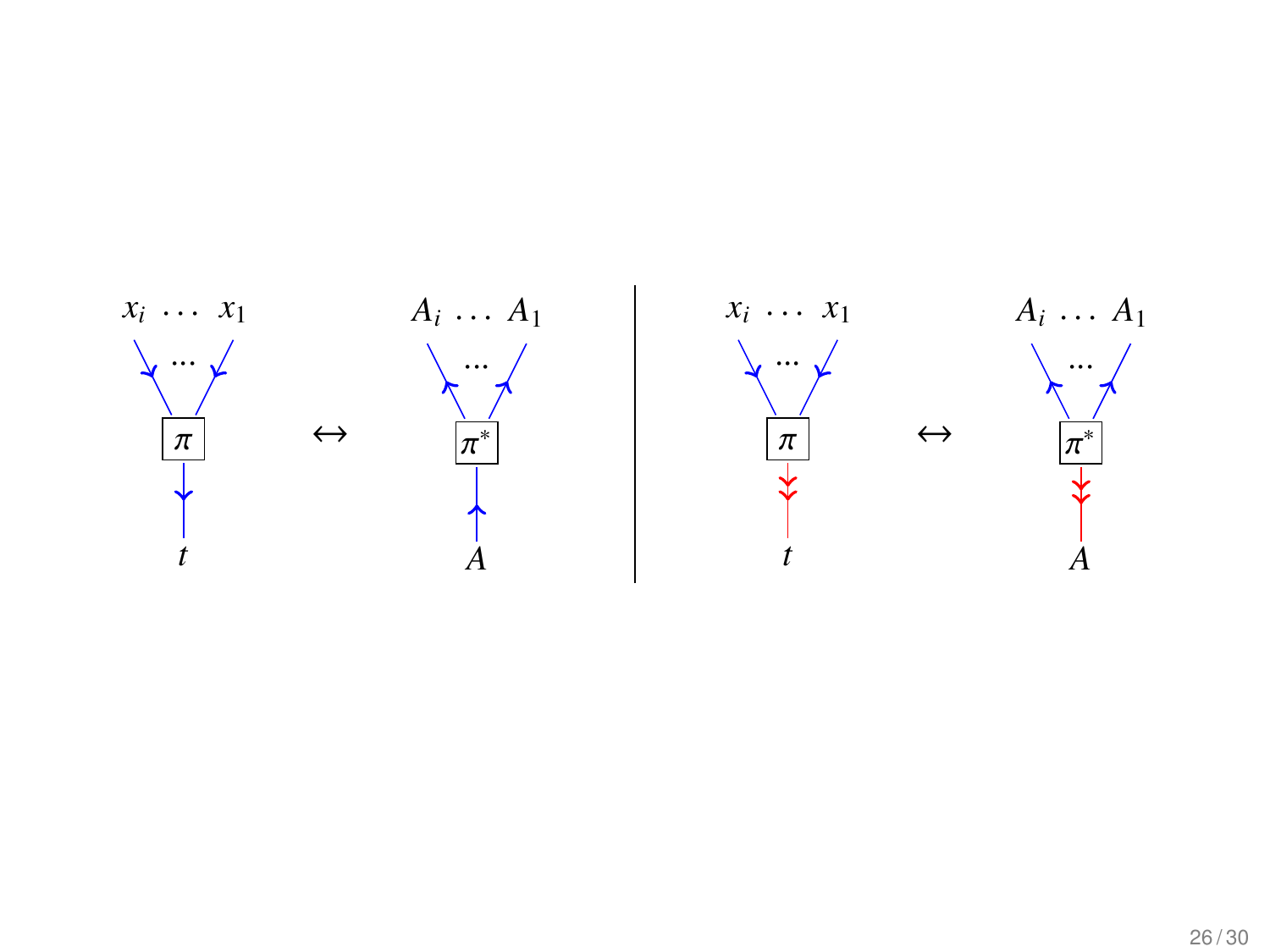Two moded typing judgments:

 $\Gamma \Leftarrow R \Leftarrow A$  checking against A, R synthesizes context Γ  $\Gamma \Leftarrow N \Rightarrow A$  N synthesizes type A and context Γ

Well-moded inference rules:

$$
\begin{array}{ccc}\n\overline{x:A \Leftarrow x \Leftarrow A} & \xrightarrow{\Gamma \Leftarrow R \Leftarrow A \multimap B} & \Delta \Leftarrow N \Rightarrow A \\
\overline{r, \Delta \Leftarrow R(N) \Leftarrow B} & & \\
\overline{r \Leftarrow R \Rightarrow \alpha} & \xrightarrow{\alpha \text{ fresh}} & \xrightarrow{\chi : A, \Gamma \Leftarrow N \Rightarrow B} \\
\hline\n\end{array}
$$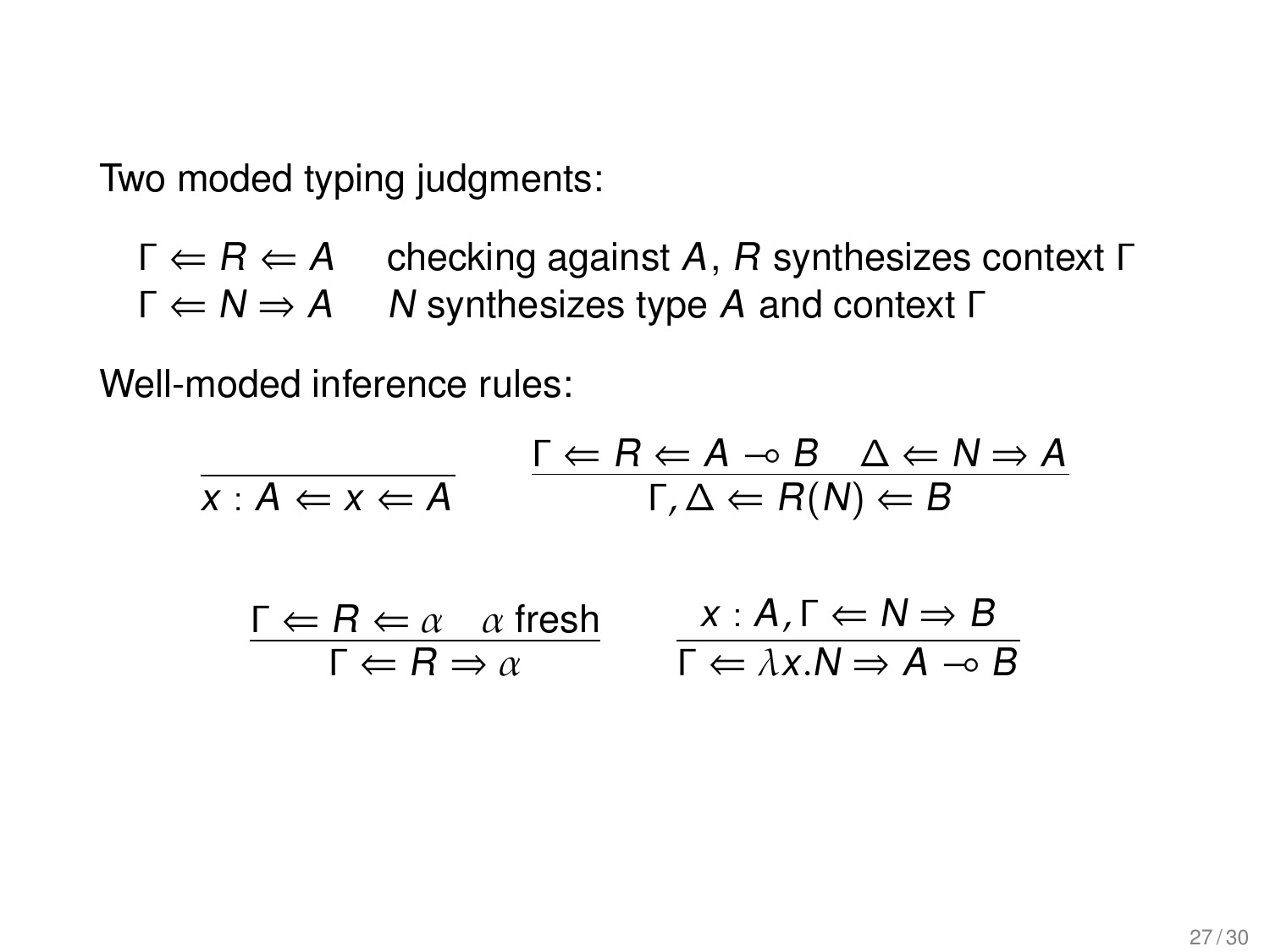This is just dual to standard bidirectional type checking!

$$
\begin{aligned}\n\Gamma &\Leftarrow R \Leftarrow A &\leftrightarrow & \Gamma \Rightarrow R \Rightarrow A \\
\Gamma &\Leftarrow N \Rightarrow A &\leftrightarrow & \Gamma \Rightarrow N \Leftarrow A\n\end{aligned}
$$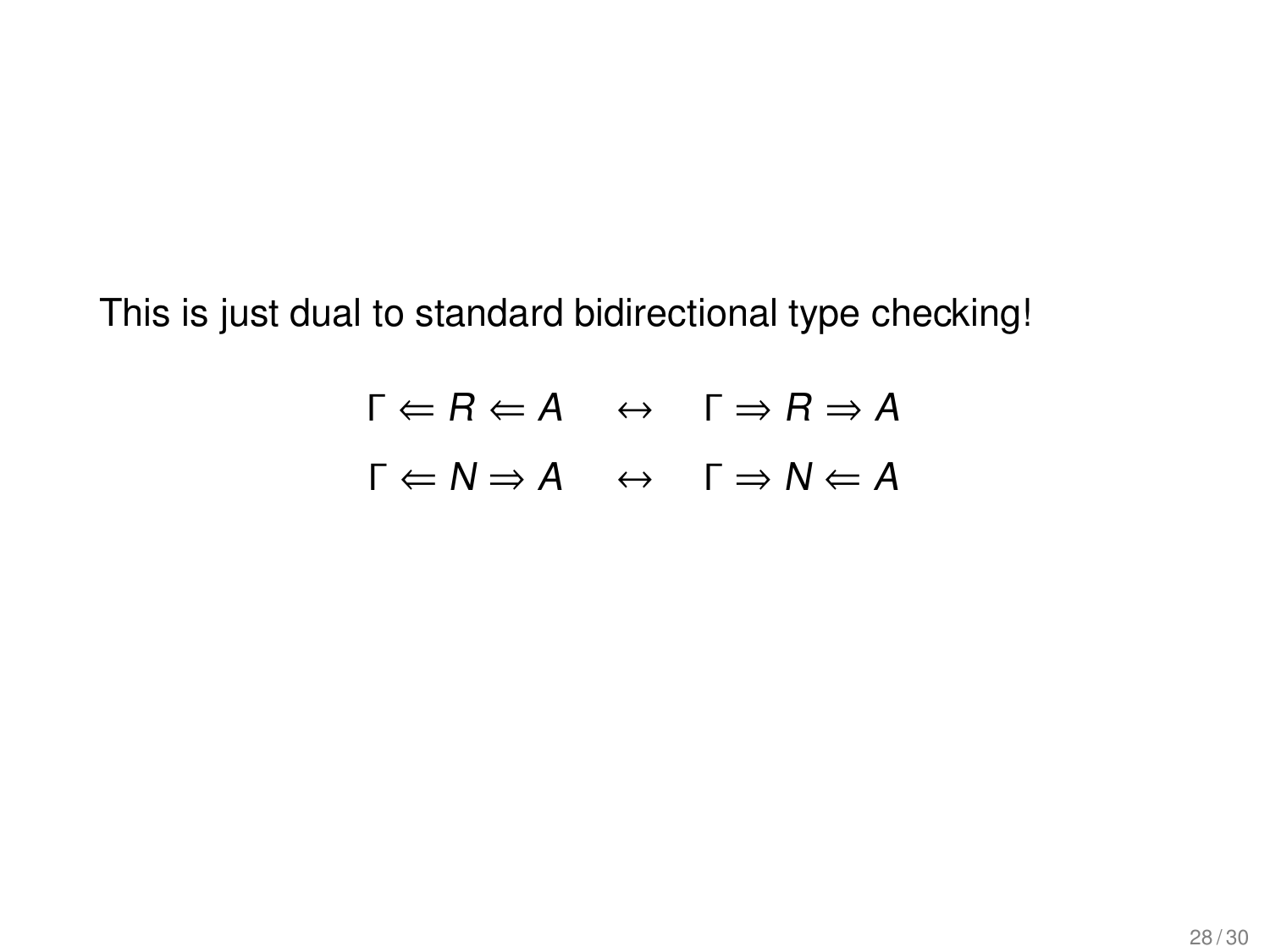## <span id="page-28-0"></span>[todo list](#page-28-0)